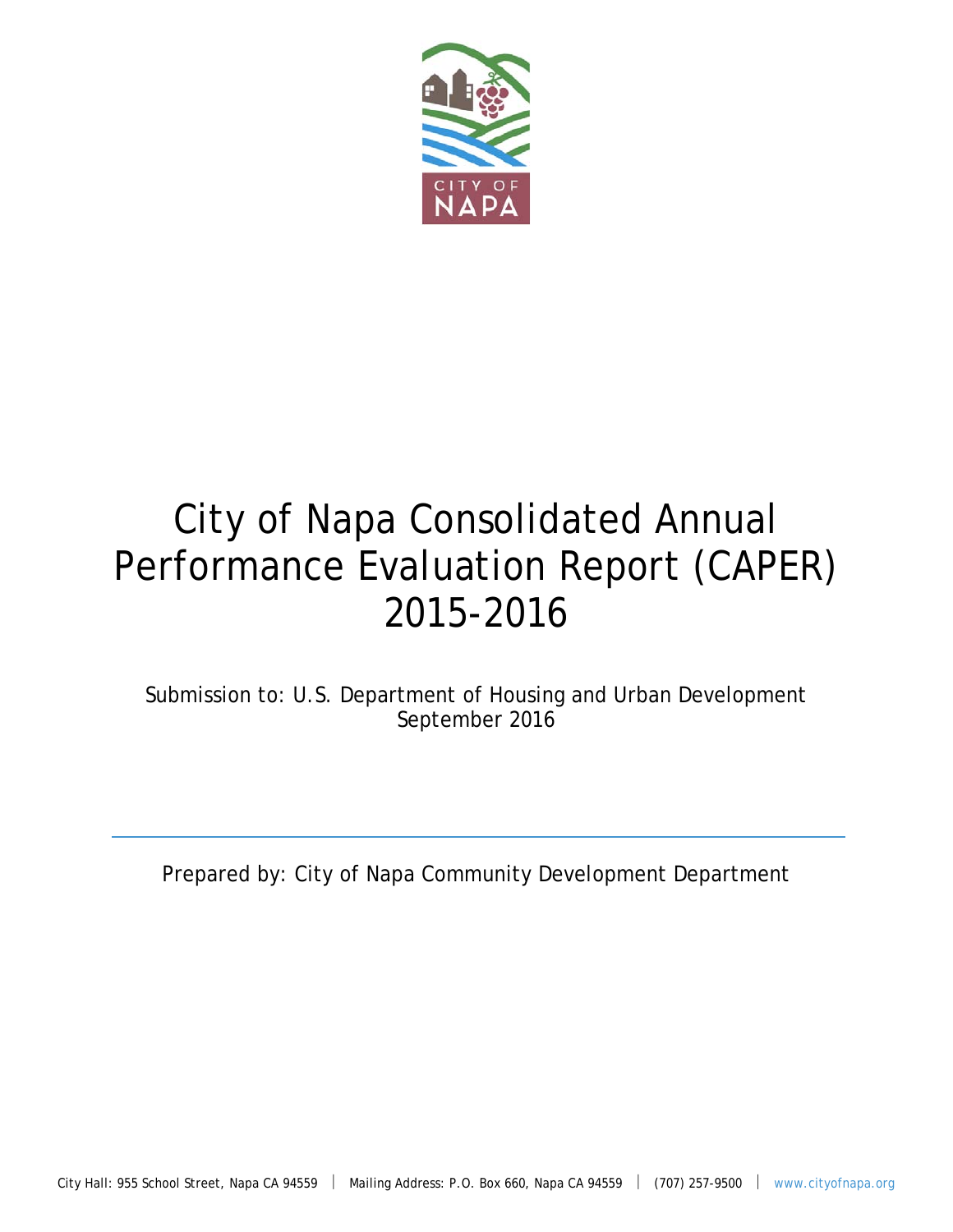# **Table of Contents**

| CR-25 - Homeless and Other Special Needs 91.220(d, e); 91.320(d, e); 91.520(c) 14 |  |
|-----------------------------------------------------------------------------------|--|
|                                                                                   |  |
|                                                                                   |  |
|                                                                                   |  |
|                                                                                   |  |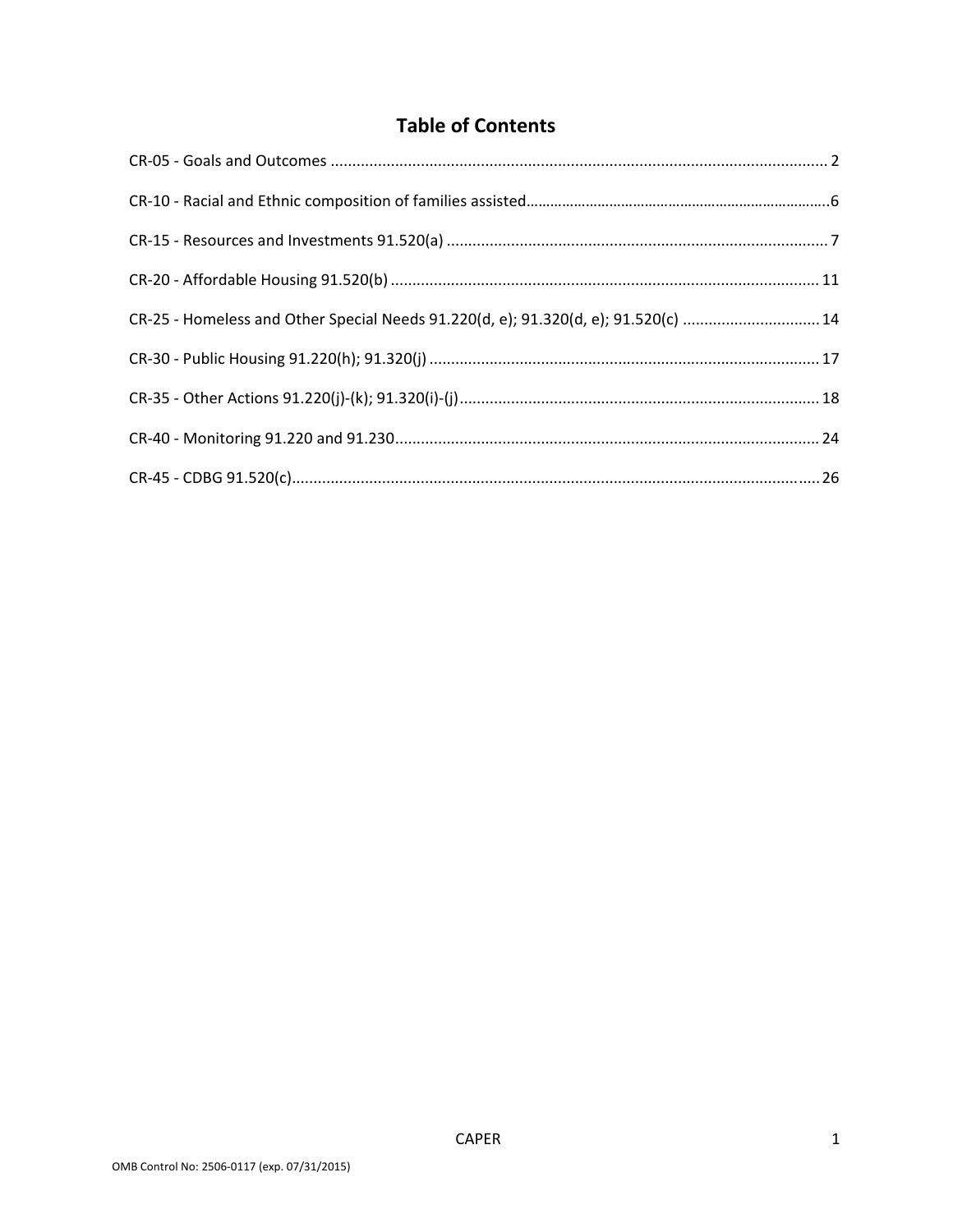## **CR‐05 ‐ Goals and Outcomes**

#### **Progress the jurisdiction has made in carrying out its strategic plan and its action plan. 91.520(a)**

This could be an overview that includes major initiatives and highlights that were proposed and executed throughout the program year.

The Consolidated Annual Performance Evaluation Report ("CAPER") reports the City's success in meeting the housing and social service goals contained in the Consolidated Plan. The CAPER also assesses the City's progress in carrying out priorities of assistance identified in Annual Action Plan ("Annual Plan"). The 2015‐16 CAPER identifies the actions the City has taken and accomplishments made during the first year of the 2015‐2020 Consolidated Plan.

The 2015‐16 Annual Plan described actions to take place during the year to meet under‐served needs, foster and maintain affordable housing, evaluate and reduce lead‐based paint hazards, reduce the number of poverty‐level families, develop an institutional structure, enhance fair housing choice within the community and enhance coordination between public and private housing and social service agencies.

As a Community Development Block Grant ("CDBG") entitlement community, the City of Napa is required to submit an annual CAPER. The City, while not a direct recipient of HOME funds, had two active HOME grants through the State of California. During this reporting period, the two HOME grants provided mortgage assistance to seven first time homebuyers. The City additionally had two active State of California CalHome grants. In the 2015‐16 program year, the City assisted five first time homebuyers with CalHome funds and nine homeowners were provided loans for rehabilitation with CalHome funds. The City did not receive HOPWA or ESG funding.

In 2015-16, the City was allocated \$640,129 in CDBG entitlement funds and received \$95,498 in program income from CDBG revolving loan funds.

During the 2015-16 program year, the City allocated \$393,432 to Community Development activities. The installation of new sidewalks in the ABC streets neighborhood, funded by CDBG in 2013‐14 and 2014‐15, was completed in the 2015‐16 program year. In addition, the sidewalk infill and ADA ramp project in the St. John's neighborhood, funded by CDBG in 2015‐16, was substantially completed in the 2015‐16 program year and is expected to be fully completed by fall 2016. The Infill and ADA Accessibility program spent a total of \$193,373, including utilizing prior year's allocations, to install ADA compliant ramps and to remove barriers in Low/Moderate census tract block groups.

Additional Community Development activities included residential rehabilitation projects completed through the Housing Rehabilitation Loan Program and Emergency Home Repair Grant Program. This year, under the loan program, one owner‐occupied single family residence was rehabilitated and a second owner‐occupied rehabilitation project started the previous year was completed. None of the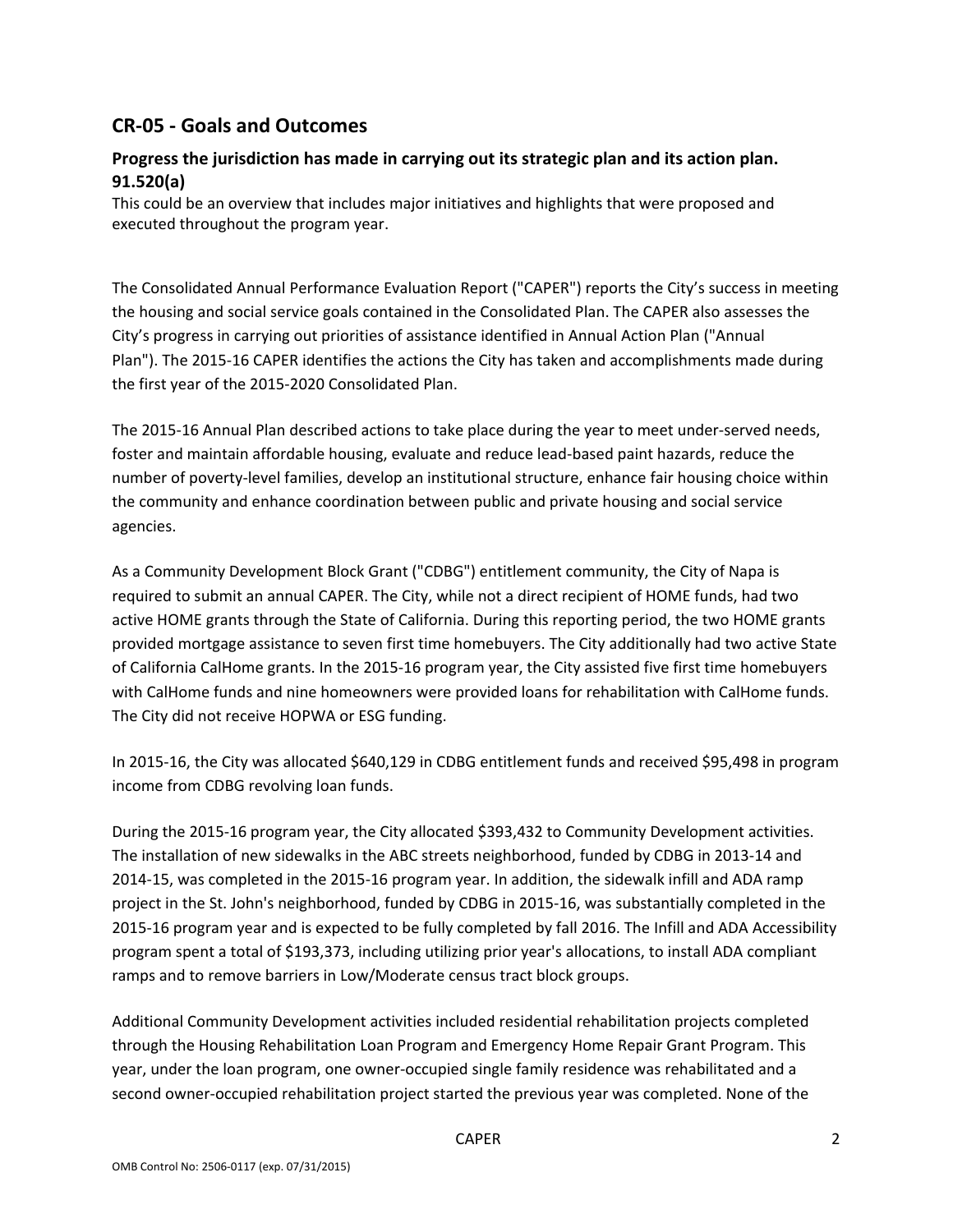housing rehabilitation projects in this program year involved permanent displacement. The City continued to operate the grant program that provides grants up to \$5,000 for low- and moderateincome homeowners. In the 2015‐16 program year, a total of 21 single family residence grants were completed. The loan and grant programs expended a total of \$148,375.

In the 2015‐16 program year, three Public Service activities were funded: the Community Action Napa Valley (CANV) Samaritan Family Shelter, the Napa Emergency Women's Services Domestic Violence Shelter Bilingual Counselor, and Fair Housing Napa Valley. The Public Service expenditures were within the program regulation limitations.

In the 2015‐16 program year, CDBG Administration was funded under the Planning and Administration category. These expenditures were within the program regulation limitations.

## **Comparison of the proposed versus actual outcomes for each outcome measure submitted with the consolidated plan and explain, if applicable, why progress was not made toward meeting goals and objectives. 91.520(g)**

Categories, priority levels, funding sources and amounts, outcomes/objectives, goal outcome indicators, units of measure, targets, actual outcomes/outputs, and percentage completed for each of the grantee's program year goals.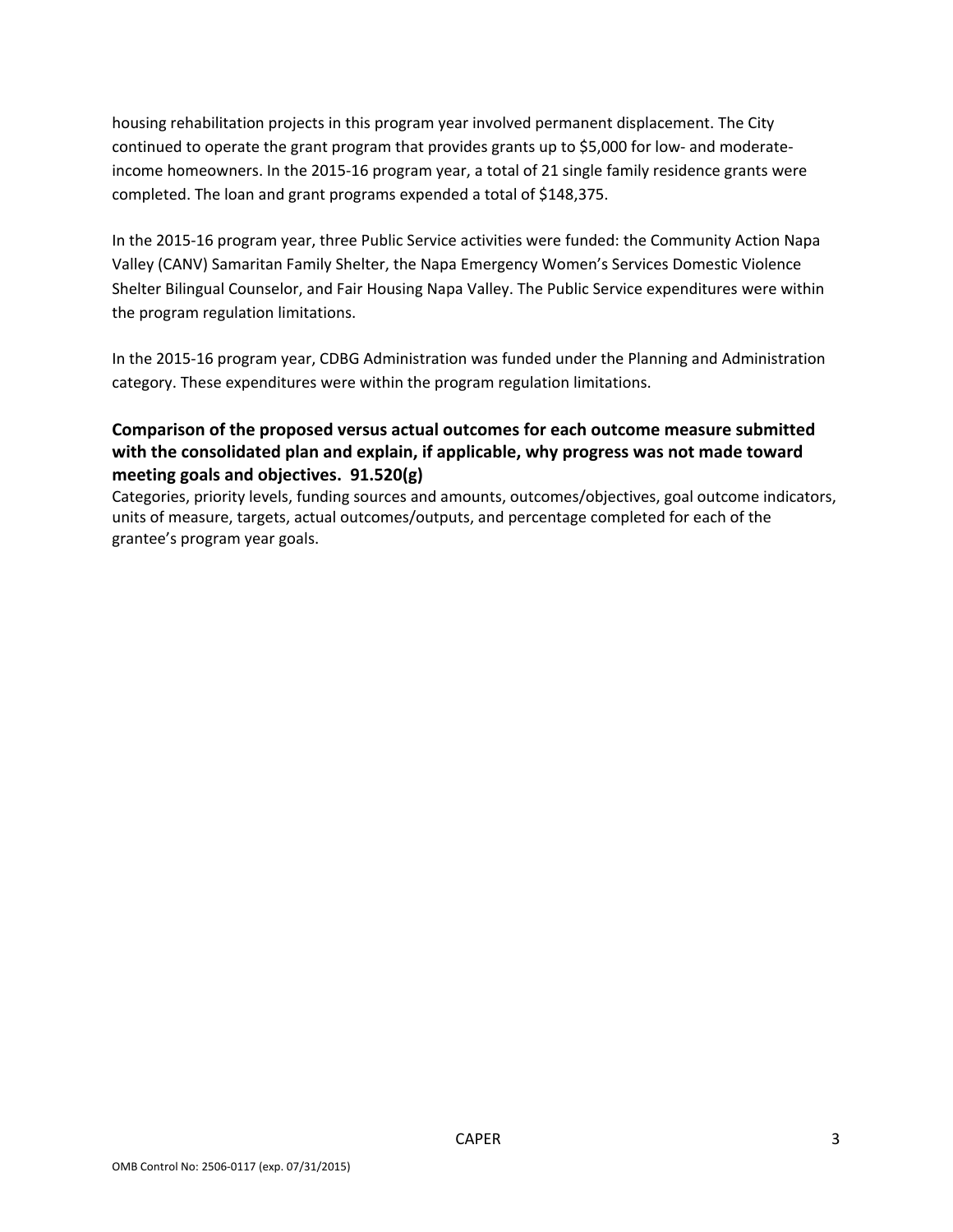| Goal                                                     | Category                                                                               | Source /<br>Amount | Indicator                                                                                                                   | Unit of<br><b>Measure</b>    | <b>Expected</b><br><b>Strategic</b><br>Plan | Actual-<br><b>Strategic</b><br>Plan | Percent<br>Complete | <b>Expected</b><br>Program<br>Year | Actual-<br>Program<br>Year | Percent<br>Complete |
|----------------------------------------------------------|----------------------------------------------------------------------------------------|--------------------|-----------------------------------------------------------------------------------------------------------------------------|------------------------------|---------------------------------------------|-------------------------------------|---------------------|------------------------------------|----------------------------|---------------------|
| Emergency shelter<br>services                            | Homeless                                                                               | CDBG:<br>\$76,338  | <b>Homeless Person</b><br>Overnight Shelter                                                                                 | Persons<br>Assisted          | 425                                         | 116                                 | 27.29%              | 85                                 | 116                        | 136.47%             |
| Fair housing<br>activities                               | Non-Housing<br>Community<br>Development                                                | CDBG:<br>\$10,000  | Public service<br>activities other<br>than<br>Low/Moderate<br><b>Income Housing</b><br><b>Benefit</b>                       | Persons<br>Assisted          | 225                                         | 1716                                | 762.67%             | 45                                 | 1716                       | 3,813.33%           |
| Housing<br>rehabilitation for<br>families and<br>seniors | Affordable<br>Housing<br>Non-Homeless<br><b>Special Needs</b>                          | CDBG:<br>\$293,432 | Homeowner<br>Housing<br>Rehabilitated                                                                                       | Household<br>Housing<br>Unit | 200                                         | 23                                  | 11.50%              | 40                                 | 23                         | 57.50%              |
| In-fill sidewalks in<br>low-income<br>neighborhoods      | Non-Housing<br>Community<br>Development                                                | CDBG:<br>\$100,000 | Public Facility or<br>Infrastructure<br>Activities other<br>than<br>Low/Moderate<br><b>Income Housing</b><br><b>Benefit</b> | Persons<br>Assisted          | 3750                                        | 5570                                | 148.53%             | 750                                | 5570                       | 742.67%             |
| Outreach/referral<br>for Latino/Hispanic<br>residents    | Homeless<br>Non-Homeless<br><b>Special Needs</b><br>Victims of<br>domestic<br>violence | CDBG:<br>\$30,681  | <b>Homeless Person</b><br>Overnight Shelter                                                                                 | Persons<br>Assisted          | 875                                         | 78                                  | 8.91%               | 175                                | 78                         | 44.57%              |

**Table 1 ‐ Accomplishments – Program Year & Strategic Plan to Date**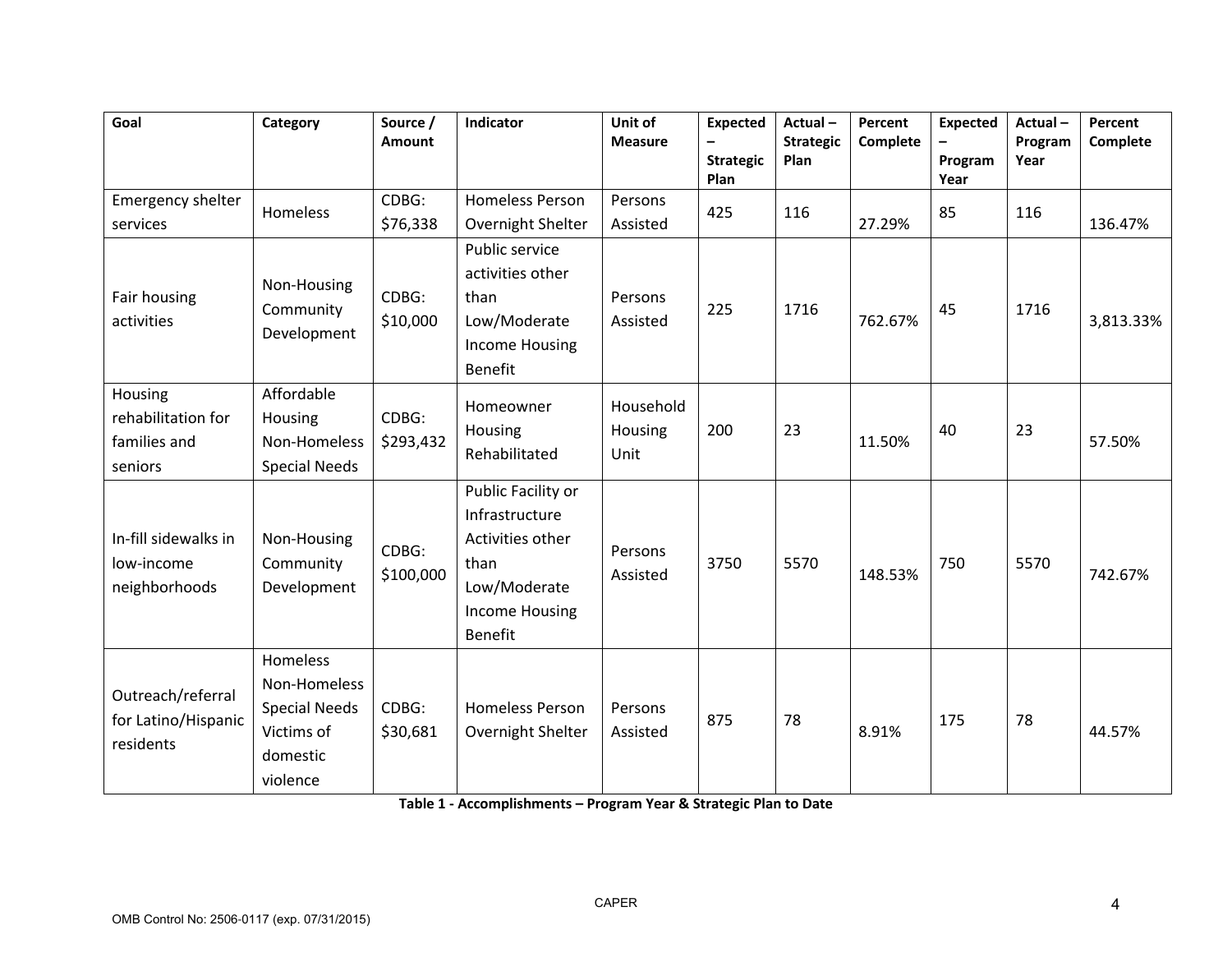# **Assess how the jurisdiction's use of funds, particularly CDBG, addresses the priorities and specific objectives identified in the plan, giving special attention to the highest priority activities identified.**

In the 2015‐16 program year the City was allocated \$640,129 in CDBG entitlement funds. The City anticipated a receipt of \$35,000 in program income from CDBG revolving loan funds and received \$95,498 in program income for the revolving loan fund.

The CANV Samaritan Family Shelter received priority funding from the CDBG Program. A total of \$76,338 in CDBG funds was expended towards operation of the CANV family shelter. The City provided additional funding for the homeless shelter from other funds. The funding provided by other sources is discussed in CR‐25.

A total of \$30,681 in CDBG funds was expended for the Napa Emergency Women's Shelter (NEWS). Funds were used for bilingual counseling services for victims of domestic violence.

In addition to shelter funding, \$10,000 in CDBG funds were provided to Fair Housing Napa Valley for fair housing services including landlord‐tenant mediation and fair housing education and outreach.

The City allocated \$100,000 for sidewalk and ADA ramp installations in the eligible neighborhoods. A total of \$193,373 was spent in the program year which installed 1,407 lineal feet of new sidewalk and 37 ADA ramps. This included the completion of the ABC streets neighborhood project which was awarded CDBG funding in 2013‐14 and 2014‐15.

The Annual Plan allocated \$293,432 in funding for delivering a housing rehabilitation program administered by the City's Housing Division. The rehabilitation of single and multifamily homes is funded through a revolving loan program that was originally capitalized with CDBG funds. Two loans, one of which began construction in the previous fiscal year, were completed during the 2015-16 program year. In addition to the loans delivered, 21 individuals and families received assistance under the grant program. The rehabilitation programs spent a total of \$148,375.

All activities as reported in the Annual Action Plan for the 2015‐16 program year have now been completed with the exception of the Sidewalk Infill and ADA Accessibility project. This project was only partially funded with CDBG funds and is anticipated to be completed by fall 2016. The City has met all HUD timing requirements in its CDBG expenditures and IDIS reporting.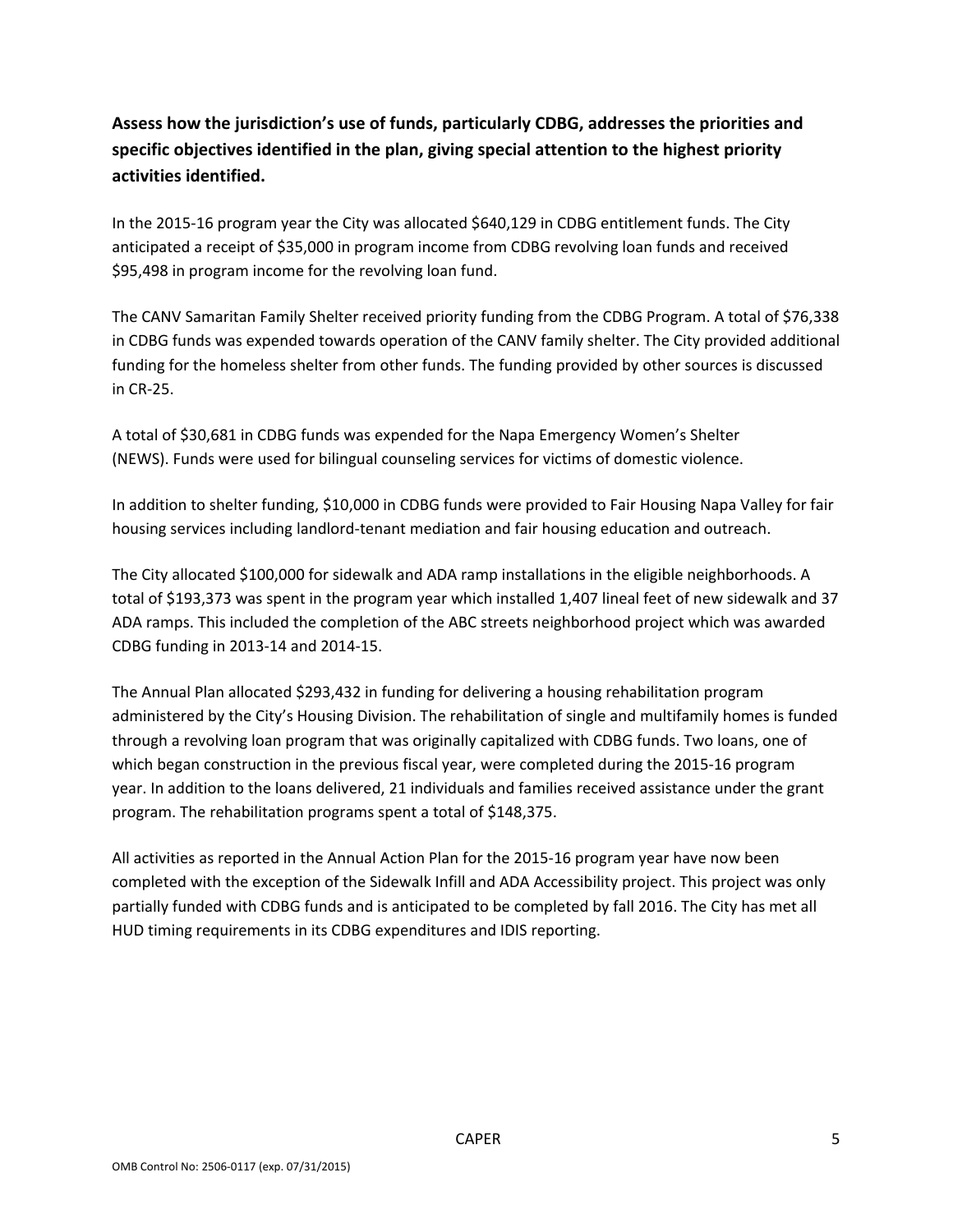# **CR‐10 ‐ Racial and Ethnic composition of families assisted**

**Describe the families assisted (including the racial and ethnic status of families assisted). 91.520(a)** 

|                                           | <b>CDBG</b> |
|-------------------------------------------|-------------|
| White                                     | 1,789       |
| <b>Black or African American</b>          | 84          |
| Asian                                     |             |
| American Indian or American Native        | 18          |
| Native Hawaiian or Other Pacific Islander | 35          |
| <b>Total</b>                              | 1,933       |
| Hispanic                                  | 1,004       |
| Not Hispanic                              | 929         |

**Table 1 – Table of assistance to racial and ethnic populations by source of funds**

#### **Narrative**

Reflecting the fact that Hispanics form the largest minority in Napa's population, some of the activities served a large number of Hispanics. The U.S. Census estimates that a total of 32% of the Napa population was Hispanic as of July 1, 2015. The NEWS Bilingual Counselor, CANV Homeless Family Shelter, and Fair Housing served a greater percentage of Hispanics than is represented in the total Napa population. Additionally, the Public Works Infill Sidewalk and ADA Project completed work in a low/mod census tract that is estimated as 78% Hispanic.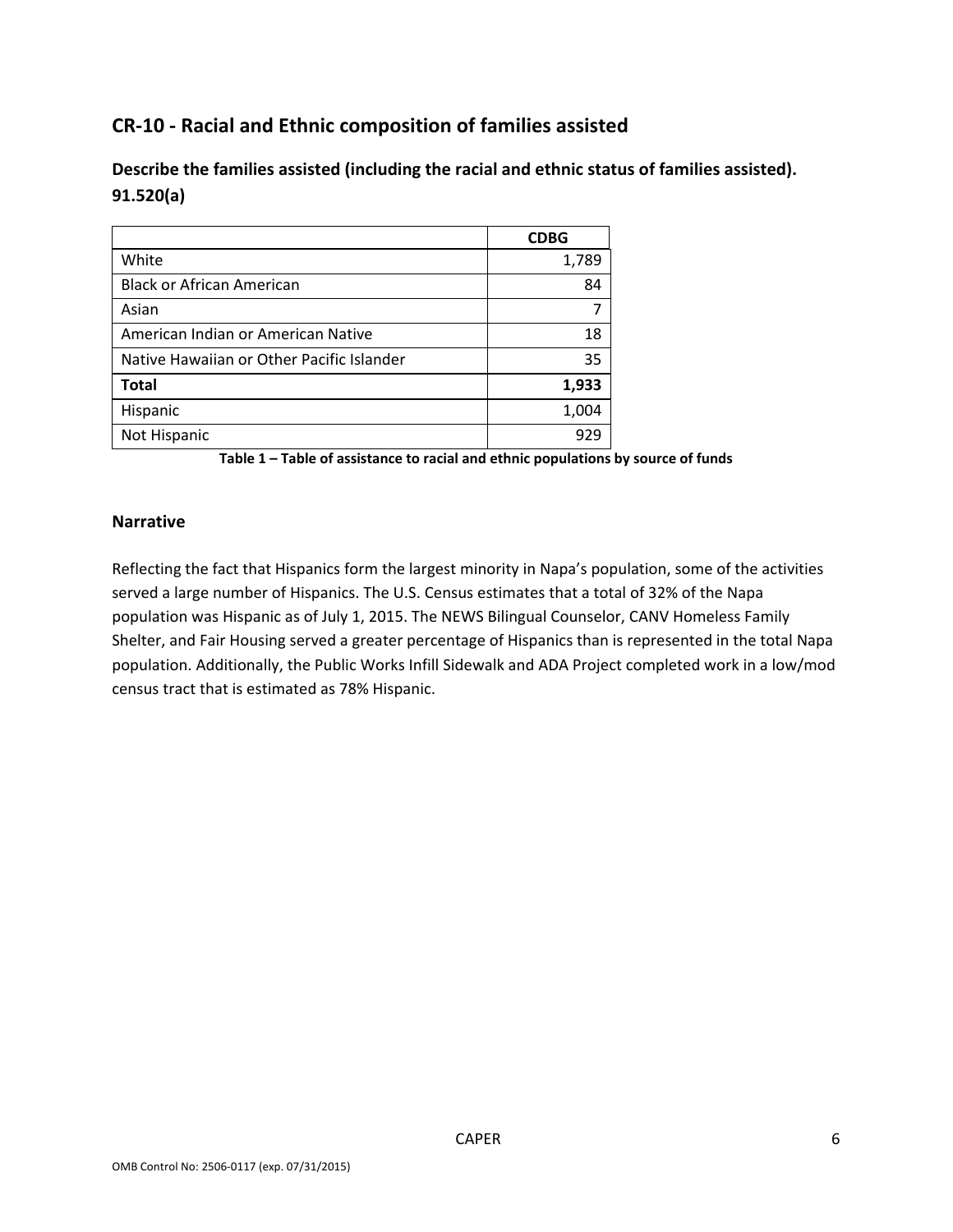# **CR‐15 ‐ Resources and Investments 91.520(a)**

| <b>Source of Funds</b> | Source                            | <b>Resources Made</b> | <b>Amount Expended</b>     |
|------------------------|-----------------------------------|-----------------------|----------------------------|
|                        |                                   | <b>Available</b>      | <b>During Program Year</b> |
| <b>CDBG</b>            |                                   | 2,700,516             | 645,258                    |
|                        | <b>City of Napa Housing Trust</b> |                       |                            |
| Other                  | Fund                              | 900,000               | 1,286,959                  |

#### **Identify the resources made available**

**Table 2 – Resources Made Available**

#### **Narrative**

Many of the activities that the City funded through CDBG required additional public and private resources, and CDBG funds were used to leverage these other funding sources. The City utilized CDBG funds for a range of activities during the 2015‐16 program year, including housing rehabilitation, fair housing services, and emergency shelter operations, consistent with activities that the City has funded in recent years.

The City has an Affordable Housing Impact Fee Fund that developers pay through development fees. The Affordable Housing Impact Fee Fund ended the Fiscal Year 2015‐16 with an unaudited fund balance of \$3.8 million with approximately \$400,000 being reserved for specific housing projects. In Fiscal Year 2015‐16 the Affordable Housing Impact Fee Fund collected approximately \$788,000 in developer paid fees. In June 2016 the City Council took action to increase the affordable housing impact fees. The impact to the fund from the increased fees is unknown at this time.

In May 2016 the City utilized the Affordable Housing Impact Fee Fund to repay the Street Improvement Fund for two surplus parcels that will be developed as affordable housing. The City then entered into a Disposition and Development Agreement with a developer for one parcel to be developed as a 48‐unit rental housing development for low‐ and moderate‐income families. The City entered into a Purchase and Sale Agreement with Habitat for Humanity for the second parcel to be developed as a single family home to be sold to a low- or moderate-income family. Both projects will include long term affordability restrictions.

#### **Identify the geographic distribution and location of investments**

| <b>Target Area</b> | <b>Planned Percentage of</b><br><b>Allocation</b> | <b>Actual Percentage of</b><br><b>Allocation</b> | <b>Narrative Description</b> |
|--------------------|---------------------------------------------------|--------------------------------------------------|------------------------------|
|                    |                                                   |                                                  |                              |

**Table 3 – Identify the geographic distribution and location of investments**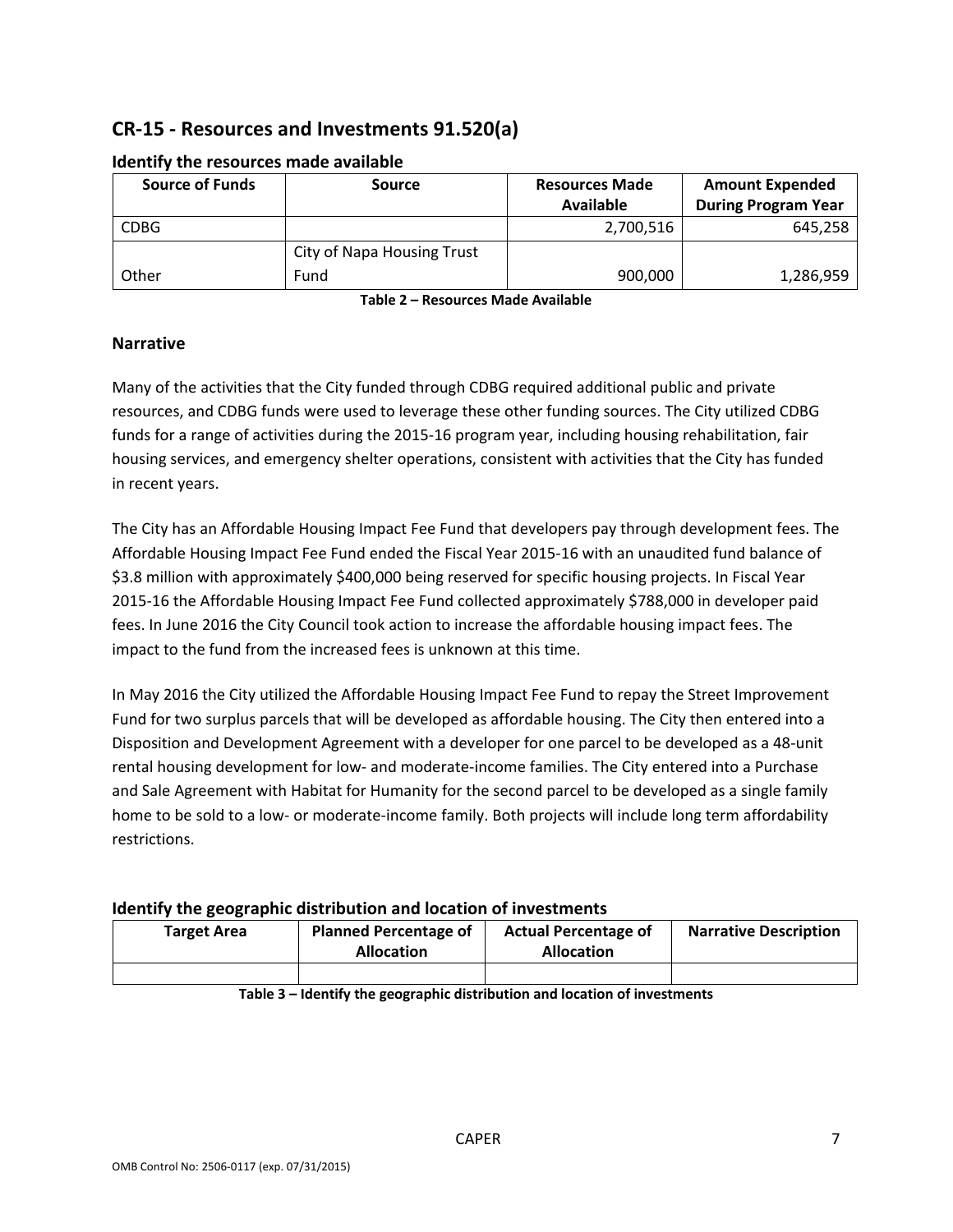#### **Narrative**

During the 2015‐16 program year the City did not provide CDBG funding to any Target Areas. The only benefit to a particular geographic area was the funding of ADA ramps and sidewalk improvements in the 200503 Blk 2 area. This project qualifies for CDBG funding through the low/mod area benefit.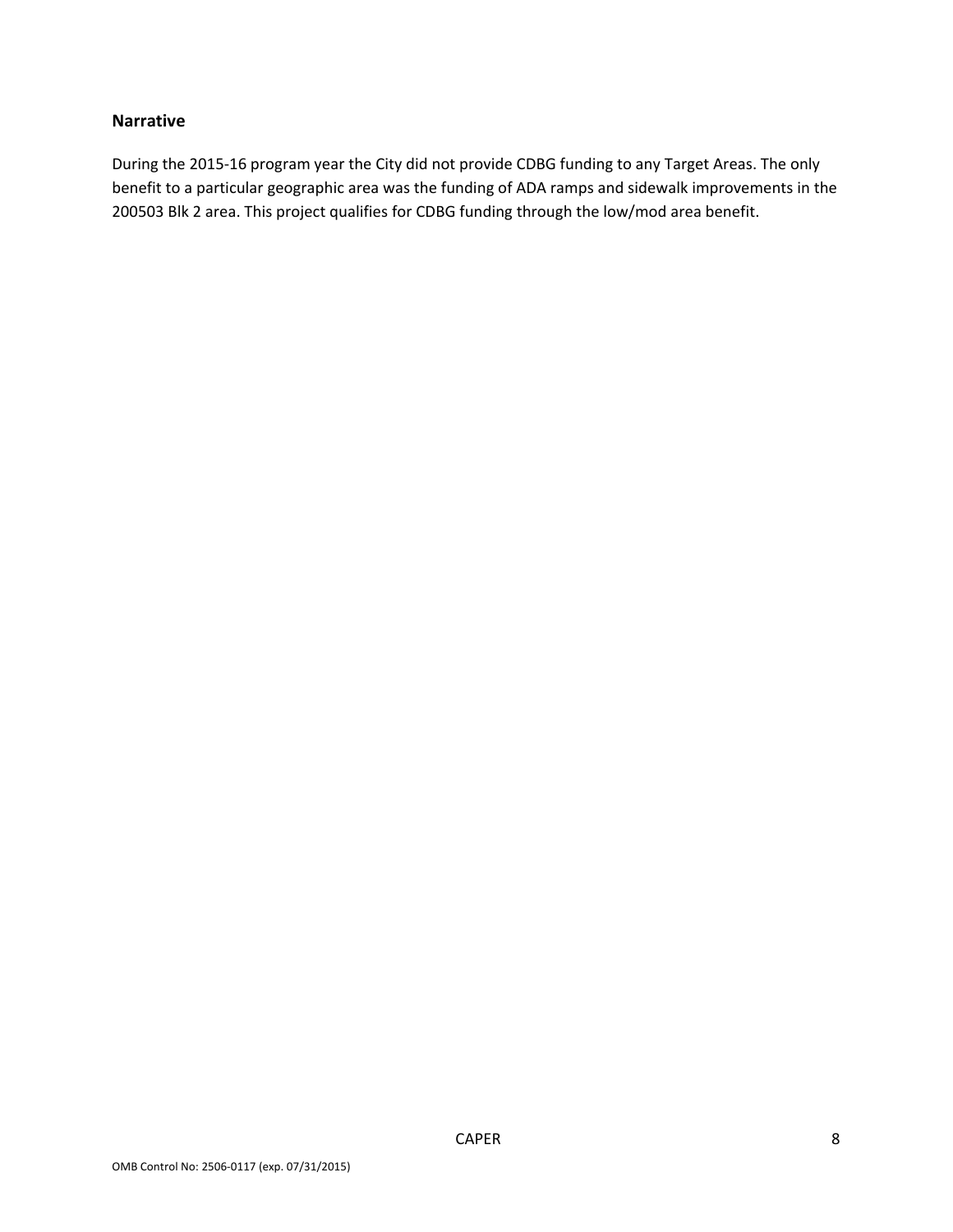#### **Leveraging**

**Explain how federal funds leveraged additional resources (private, state and local funds), including a description of how matching requirements were satisfied, as well as how any publicly owned land or property located within the jurisdiction that were used to address the needs identified in the plan**.

The City has a history of using CDBG funds to leverage General Fund revenue and other resources in order to fund fair housing services and emergency shelter operations, and leveraged City General Fund and County revenues for these services during the 2015‐16 program year.

The sidewalk and ADA ramp project funded under the community development category was provided \$100,000 in CDBG funding. This was in addition to \$392,338 of local general fund money. Without the CDBG assistance, the project would have had a narrow scope of work and the benefit to the neighborhood would have been greatly reduced.

CANV and Fair Housing Napa Valley also received assistance from the City's General Fund to augment the services provided to the community. They received \$371,325 and \$10,000 respectively. The Housing Authority's Local Housing Fund also contributed \$45,000 to Fair Housing Napa Valley for fair housing services.

Housing rehabilitation loans and grants are not typically used to leverage other resources to fund individual projects, but instead provide a means for the residents to maintain existing housing resources. In the 2015‐16 program year, CalHome funds were utilized to assist nine residents with rehabilitation, thereby increasing the total number of clients receiving rehabilitation assistance.

The City also continued to utilize the HOME and CalHome grants to provide deferred homebuyer assistance loans to low‐ and moderate‐income homebuyers and leveraged the loans with private mortgage loans and homebuyer down payments.

There are several City‐owned parcels that are in the process of being utilized to meet needs identified in the Consolidated Plan. These include the Fire Museum parcel in downtown, and several small parcels that are in the process of being developed for affordable housing.

#### *Fire Museum*

The City of Napa's Successor Agency to the Napa Community Redevelopment Agency received approval of its Long Range Property Management Plan (LRPMP) by the State of California Department of Finance (DOF) as part of the redevelopment agency dissolution process. One site in the LRPMP, located at 1201 Main Street, was acquired by the Redevelopment Agency in the late 1970s using HUD Neighborhood Development Program (NDP) loan funds. The NDP Loan Close‐out Agreement between HUD and Napa Community Redevelopment Agency states that any proceeds that result from the sale of properties acquired with NDP funds must revolve into the local Community Development Block Grant Program as program income. One of the two parcels that comprise the site has been sold, and the CDBG fund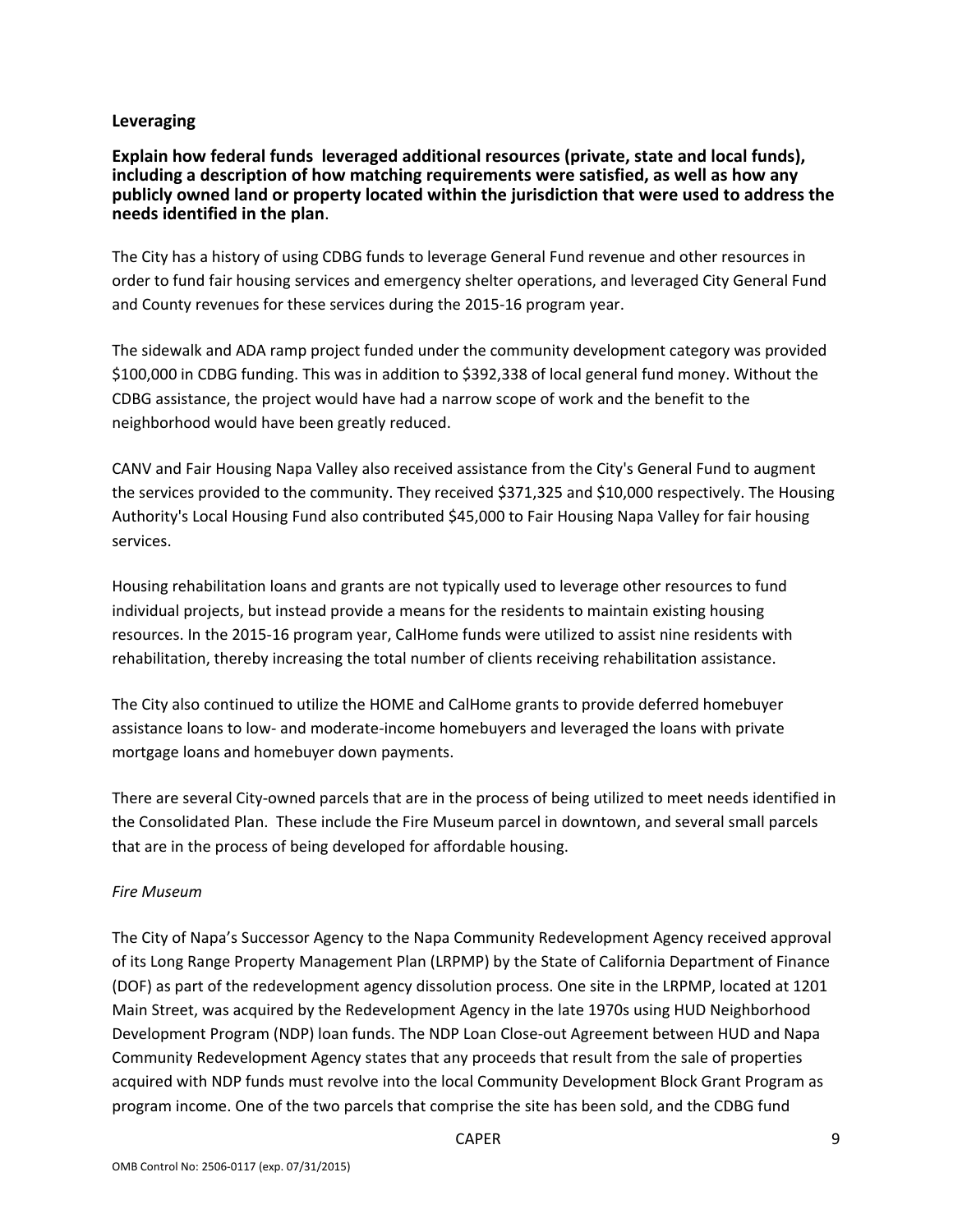received the associated program income as of July 1, 2016. The second parcel is currently in contract and is expected to close escrow in late 2016 after completion of due diligence. Upon close of escrow of the second parcel, the proceeds from the sale will be transferred to the CDBG fund. The City intends to utilize the CDBG program income in the 2016‐17 program year to further the goals of the CDBG program.

#### *Remnant Parcels*

As stated in the narrative of resources available, the City currently owns two remnant parcels that have been identified as suitable for affordable housing. The City is currently in contract to sell both of those parcels to affordable housing developers. Once completed, both developments will carry long term affordability restrictions. The City will continue to pursue the potential for affordable housing development on available City owned parcels.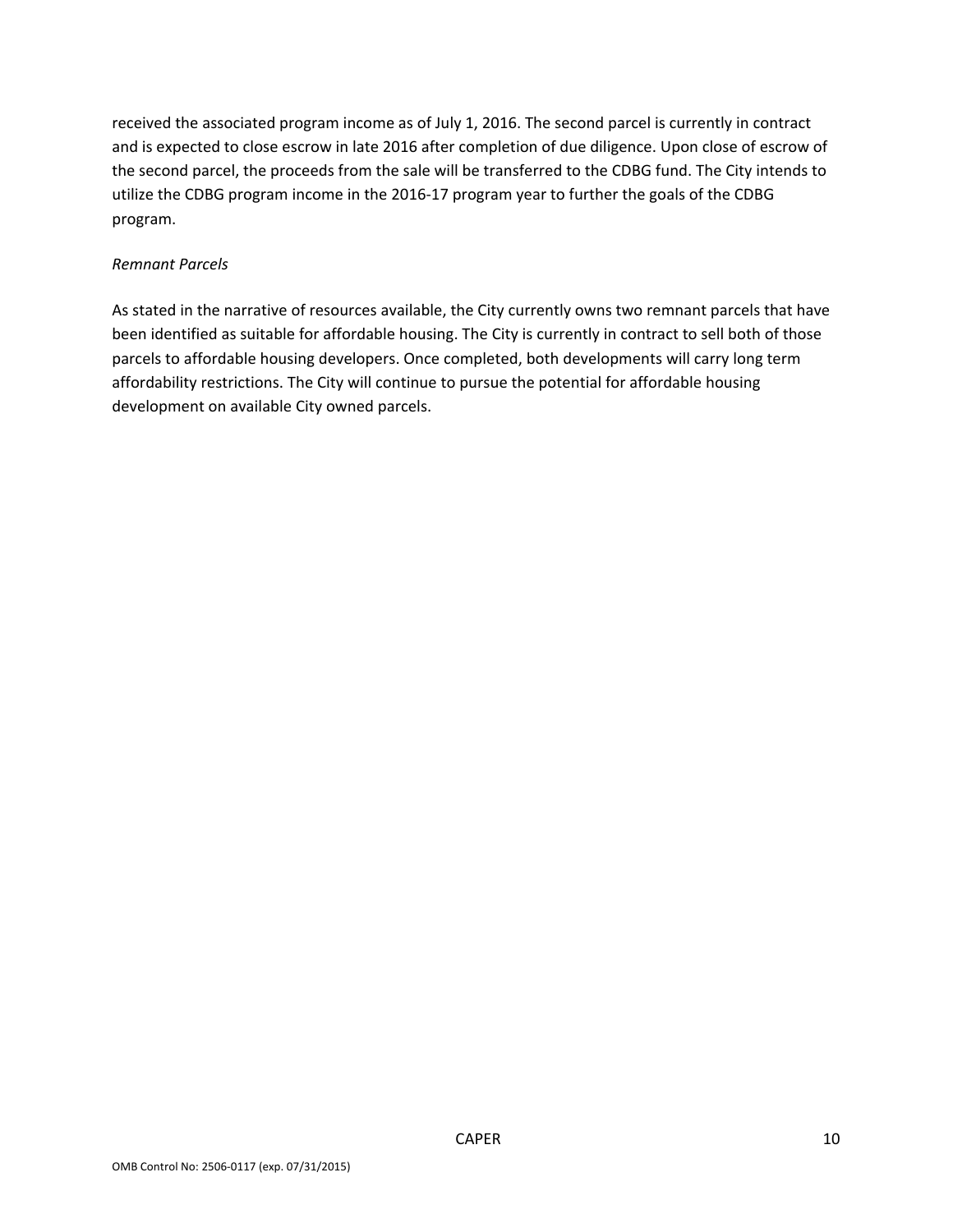# **CR‐20 ‐ Affordable Housing 91.520(b)**

**Evaluation of the jurisdiction's progress in providing affordable housing, including the number and types of families served, the number of extremely low‐income, low‐income, moderate‐income, and middle‐income persons served**.

|                                          | <b>One-Year Goal</b> | Actual |
|------------------------------------------|----------------------|--------|
| Number of Homeless households to be      |                      |        |
| provided affordable housing units        | 0                    |        |
| Number of Non-Homeless households to be  |                      |        |
| provided affordable housing units        | 4                    |        |
| Number of Special-Needs households to be |                      |        |
| provided affordable housing units        | 36                   | 40     |
| <b>Total</b>                             | 40                   |        |

|                                        | <b>One-Year Goal</b> | Actual |
|----------------------------------------|----------------------|--------|
| Number of households supported through |                      |        |
| <b>Rental Assistance</b>               | 0                    |        |
| Number of households supported through |                      |        |
| The Production of New Units            | 0                    |        |
| Number of households supported through |                      |        |
| <b>Rehab of Existing Units</b>         | 40                   | 32     |
| Number of households supported through |                      |        |
| <b>Acquisition of Existing Units</b>   | 0                    |        |
| <b>Total</b>                           | 40                   | 32     |

**Table 5 – Number of Households Supported**

#### **Discuss the difference between goals and outcomes and problems encountered in meeting these goals**.

The City of Napa adopted its Analysis of Impediments to Fair Housing Report (AI) in 2015. The AI identifies housing affordability, special needs housing, land use, zoning, lack of knowledge of fair housing rights, and cultural and language barriers as impediments to fair housing choice.

#### Housing Affordability

Napa has historically been one of the least affordable housing markets in the state and country. Home prices have rebounded to pre‐recession levels. The median sales price increased from \$504,000 in June 2015 to \$563,000 in June 2016. This continues to be well above the price a low‐income household can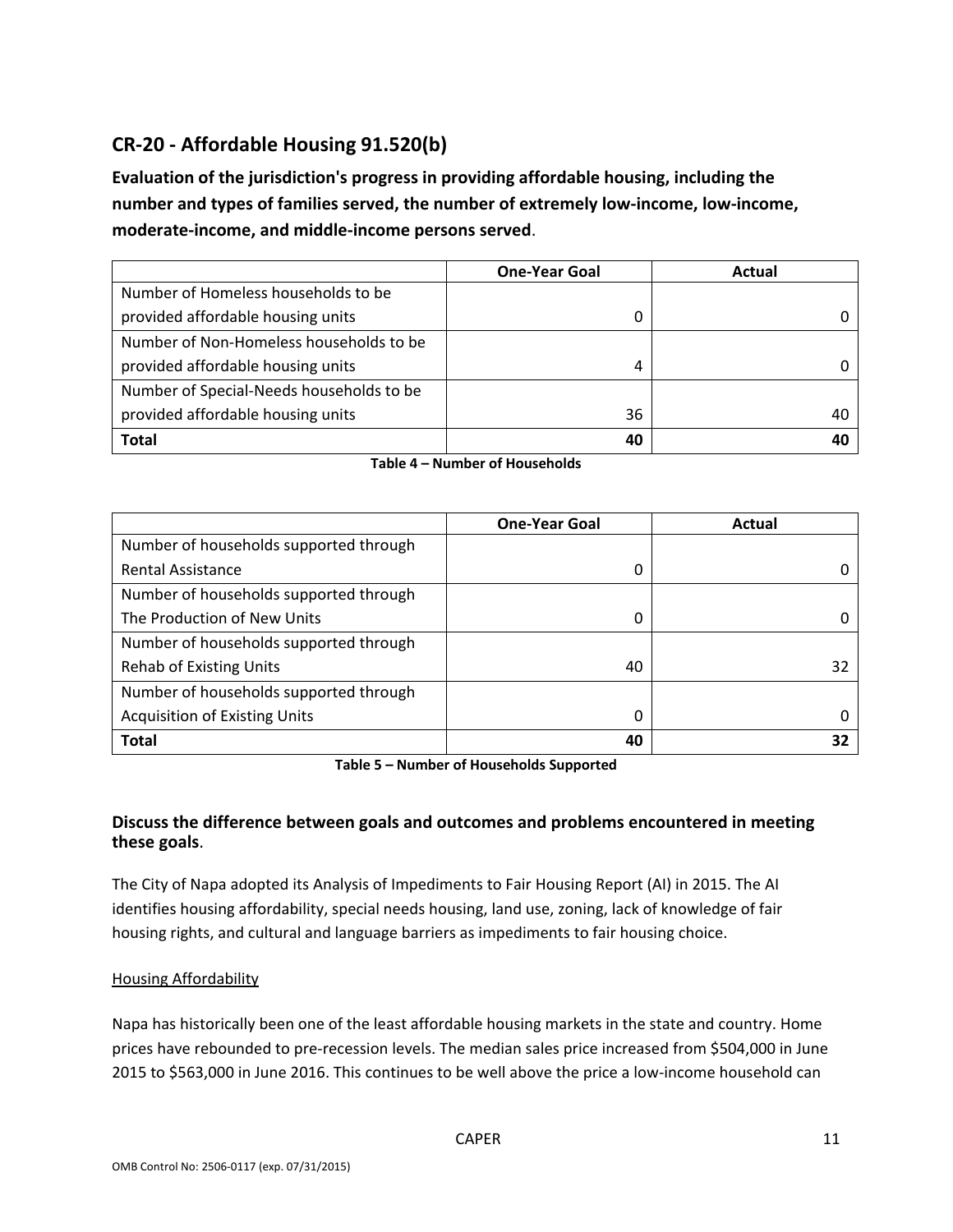afford. Additionally, stricter lender requirements for a minimum down payment, credit score, and the increased monthly cost of mortgage insurance all present obstacles for buyers.

Napa has historically had a low vacancy rate, an indicator of the strong demand and need for affordable rental housing. According to a vacancy rate survey conducted by the City's Planning Division in August 2016, vacancy rates have continued to remain extremely low. The vacancy rate for complexes with 50 or more units decreased slightly from 1.9% in July 2015 to 1.8% in July 2016. Monthly rents in Napa also rose approximately 3% in the past year.

Average rents are higher than low income households can afford. Low-income households are very likely to pay more than 30% of gross income to afford market rents in Napa. Managers of affordable rental complexes report 0% vacancy rates and long waiting lists. The Housing Authority reports a six year wait list for Section 8 rental assistance.

#### Special Needs Housing

The cost and quality of renting can be a difficult burden for disabled and elderly residents on fixed incomes. Households with a disabled person often have reduced income, problems with the condition of the housing that they can afford, as well as problems locating housing that can accommodate their disability.

#### Land Use and Zoning

Land use and zoning can limit development of affordable housing as well as its distribution throughout the community. Height limits can reduce the economic feasibility of affordable housing projects. Barriers could exist that preclude group homes in certain neighborhoods. The City has made progress in alleviating policy restrictions by amending the second unit ordinance as discussed in CR‐35. Additional policy revisions are proposed for late 2016 that include reducing the threshold of review approvals based on the number of units in a proposed project and streamlining the process for preconstruction review.

#### Cultural and Language Barriers

Latinos are the predominant minority group in the City, comprising 32%. Recent census estimates show that 14% of all households are linguistically isolated (having no person over the age of 14 within a household that speaks English very well), while 27% of all residents spoke a language other than English at home. Of those speaking a language other than English at home, the majority speak Spanish.

#### **Discuss how these outcomes will impact future annual action plans**.

The City will continue to address the challenges of the housing market by making policy and budgetary changes. In the Fiscal Year 2016‐17 the City has committed \$350,000 in general fund money to be contributed to affordable housing. This is in addition to the Affordable Housing Impact Fee Fund, and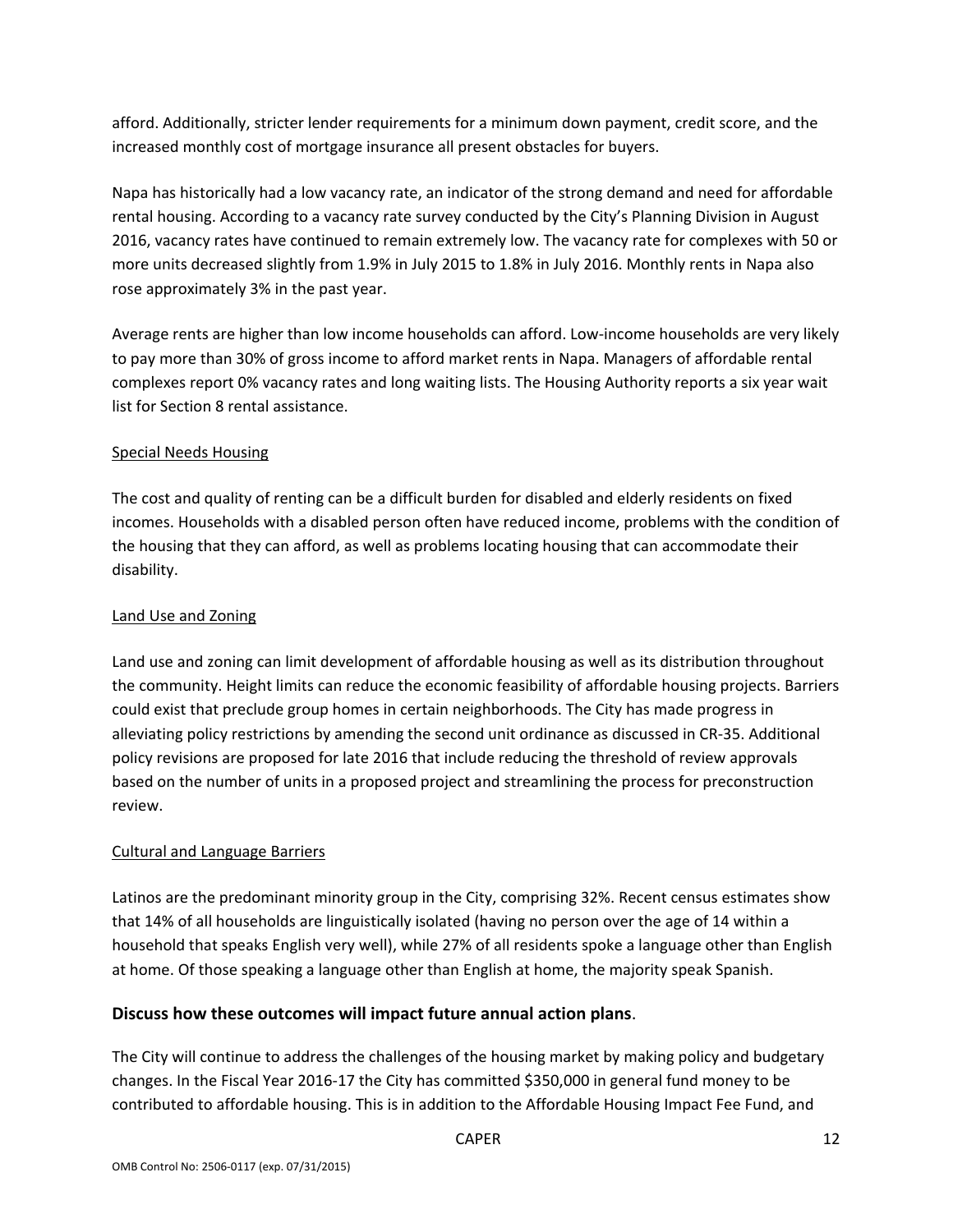remnant Redevelopment Low/Mod Funds, all of which are utilized for procurement of affordable housing within the City. With the approved increase to the Affordable Housing Impact Fee, the City anticipates additional funds to be contributed to affordable housing projects. The City will also continue to seek grants for first time homebuyer and rehabilitation programs which benefit the low‐ and moderate‐income population.

With the unprecedented program income to the CDBG Fund expected in the 2016‐17 program year from the sale of the Fire Museum property, the City will have a unique opportunity to allocate significant one‐ time funding to the program. With the high cost of housing and development of affordable housing, the City will prevalently publicize the available funds and encourage all eligible applicants to apply for funding.

**Include the number of extremely low‐income, low‐income, and moderate‐income persons served by each activity where information on income by family size is required to determine the eligibility of the activity**.

| <b>Number of Persons Served</b> | <b>CDBG Actual</b> | <b>HOME Actual</b> |
|---------------------------------|--------------------|--------------------|
| <b>Extremely Low-income</b>     | 391                |                    |
| Low-income                      | 759                |                    |
| Moderate-income                 | 342                |                    |
| <b>Total</b>                    | 1.492              |                    |

**Table 6 – Number of Persons Served**

#### **Narrative Information**

As illustrated on the chart, the activities primarily assisted very low‐income (0% to 30% of median family income) and low‐income (31% to 50% of median family income) households, with the majority being low‐income. In addition to the persons served represented in Table 7, Fair Housing Napa Valley was unable to collect income data for an additional 441 clients. These 441 clients were reported as nonlow/moderate income in IDIS accomplishments. The Sidewalk Infill and ADA Accessibility Program projects are both located in census tracts in which 51% or more of the population is low‐income.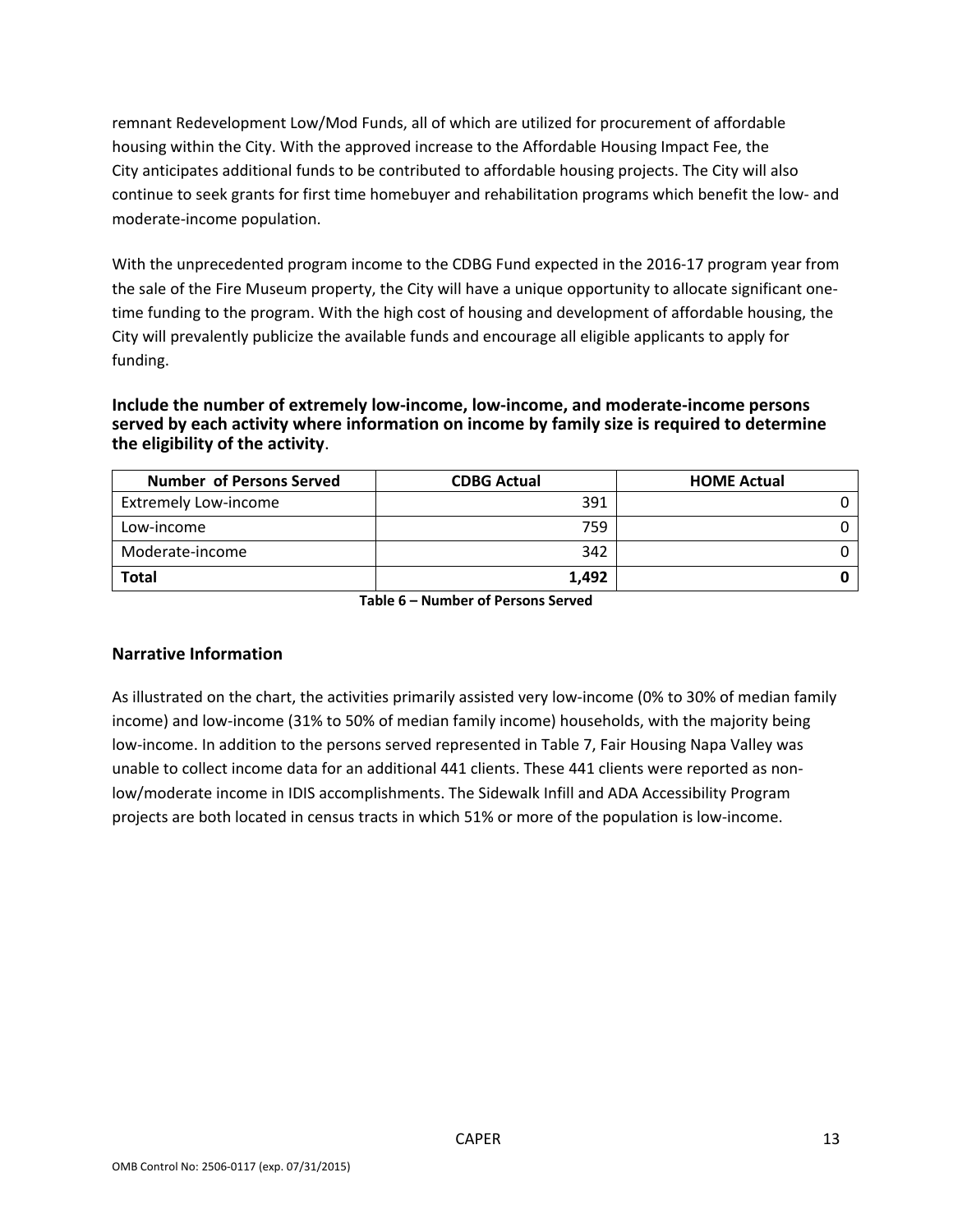# **CR‐25 ‐ Homeless and Other Special Needs 91.220(d, e); 91.320(d, e); 91.520(c)**

**Evaluate the jurisdiction's progress in meeting its specific objectives for reducing and ending homelessness through:**

## **Reaching out to homeless persons (especially unsheltered persons) and assessing their individual needs**

Through the Continuum of Care Application, the Housing Authority secured a one‐year renewal of the Shelter Plus Care grant that provides rental assistance for at least eight households.

The Veterans Home of Yountville continues to provide two beds on an expedited entry for homeless veterans. In exchange, Health and Human Services and the Veterans Home will provide case management to the veterans and assist them with finding permanent housing.

During the 2015‐16 program year, the City used \$76,338 in CDBG funds toward operation of the Samaritan Family Shelter. The City also provided \$30,681 the Napa Emergency Women's Shelter. This funding provides temporary shelter for individuals and families, and a bilingual counselor for battered persons and their children. This funding supported a total of 116 individuals who received emergency shelter at the homeless family shelter and 78 battered persons and their children who received shelter and bilingual counseling. The City also provided \$371,325 in general fund monies to support operation of the homeless shelter system.

#### **Addressing the emergency shelter and transitional housing needs of homeless persons**

As in past years, additional incremental vouchers issued by HUD have been difficult to receive. The Housing Authority continues to administer 30 vouchers from HUD under the Mainstream Program. The Housing Authority also administers 100 vouchers for Rental Assistance for Non‐Elderly Persons with Disabilities.

Progress Foundation continues to operate Hartle Court, which was completed in June 2012. Hartle Court is a 24‐unit supportive housing project which was constructed through a number of funding sources including the Housing Authority, Napa County, the State Department of Housing and Community Development, and the California Housing Finance Agency. All of the units are restricted to low‐income persons. Six of the units are transitional housing for foster youth (18‐24) who are aging out of the foster care system. The remaining 18 units are permanent housing for people with mental illness.

**Helping low‐income individuals and families avoid becoming homeless, especially extremely low‐income individuals and families and those who are: likely to become homeless after being discharged from publicly funded institutions and systems of care (such as health care facilities, mental health facilities, foster care and other youth facilities, and corrections programs and institutions); and, receiving assistance from public or private agencies that**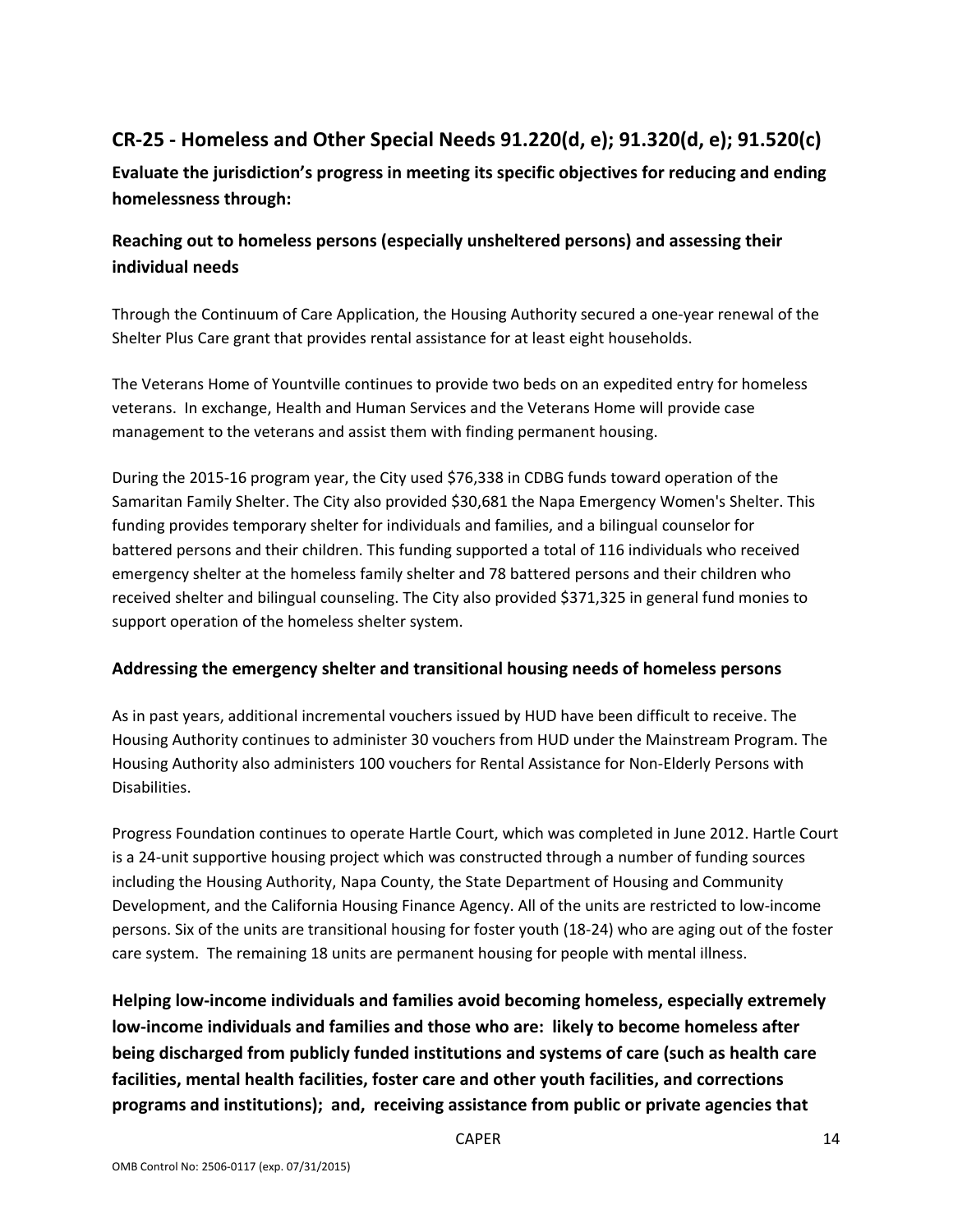#### **address housing, health, social services, employment, education, or youth needs**

The Napa City and County Continuum of Care received \$712,708 from the 2015 Continuum of Care Notice of Funding Availability (CoC) Competition, which is directed toward permanent supportive housing and transitional housing to address and prevent homelessness as part of the Super NOFA. This was a 15% increase in funding over the previous year.

The Housing Authority received a renewal of the 2015 Shelter Plus Care grant under the CoC Competition, which provided permanent supportive housing in the form of rental assistance and supportive services to homeless or potentially homeless individuals and families. The program was awarded \$119,287 and will provide rental assistance for at least eight homeless individuals or families.

In addition, the City Police Department received CoC funding through the Home to Stay project administered by HHSA. This project received \$157,363 from the CoC program to provide rapid re‐ housing rental assistance and crucial supportive services to individuals and families who are homeless and chronically homeless in Napa County. Home to Stay focuses on moving people from homelessness into housing and assisting them in obtaining employment, health and recovery services, and permanent housing. The Police Department, along with Napa Emergency Women's Services and CANV, provides the necessary supportive services for Home to Stay participants, including helping them to develop and meet their goals and budgets; providing transportation to medical, mental health, housing, and employment appointments; assisting them in accessing to mainstream benefits.

**Helping homeless persons (especially chronically homeless individuals and families, families with children, veterans and their families, and unaccompanied youth) make the transition to permanent housing and independent living, including shortening the period of time that individuals and families experience homelessness, facilitating access for homeless individuals and families to affordable housing units, and preventing individuals and families who were recently homeless from becoming homeless again**

Aside from City projects, Buckelew Programs, an organization which focuses on assisting individuals with mental illness, addiction, and co-occurring disorders, received \$243,499 to provide permanent housing and supportive services in Napa County for formerly homeless adults who experience a mental illness. The supportive services are aimed at assisting individuals to learn life skills and successfully transition from homelessness. Skill building and support enable clients to increase self‐ sufficiency and ensure their ability to maintain housing in the community. Other supportive services help to address mental health issues through education on medication and symptom management, help eligible individuals to connect with mainstream benefits and other community support such as local foodbanks.

The County of Napa received an additional bonus grant for \$119,554 for permanent supportive housing. Finally, the County received \$35,887 to continue developing its Homeless Management Information System to track and measure program outcomes and \$18,064 in planning funds to improve CoC coordination and effectiveness. Additionally, the County received \$19,054 for coordinated assessment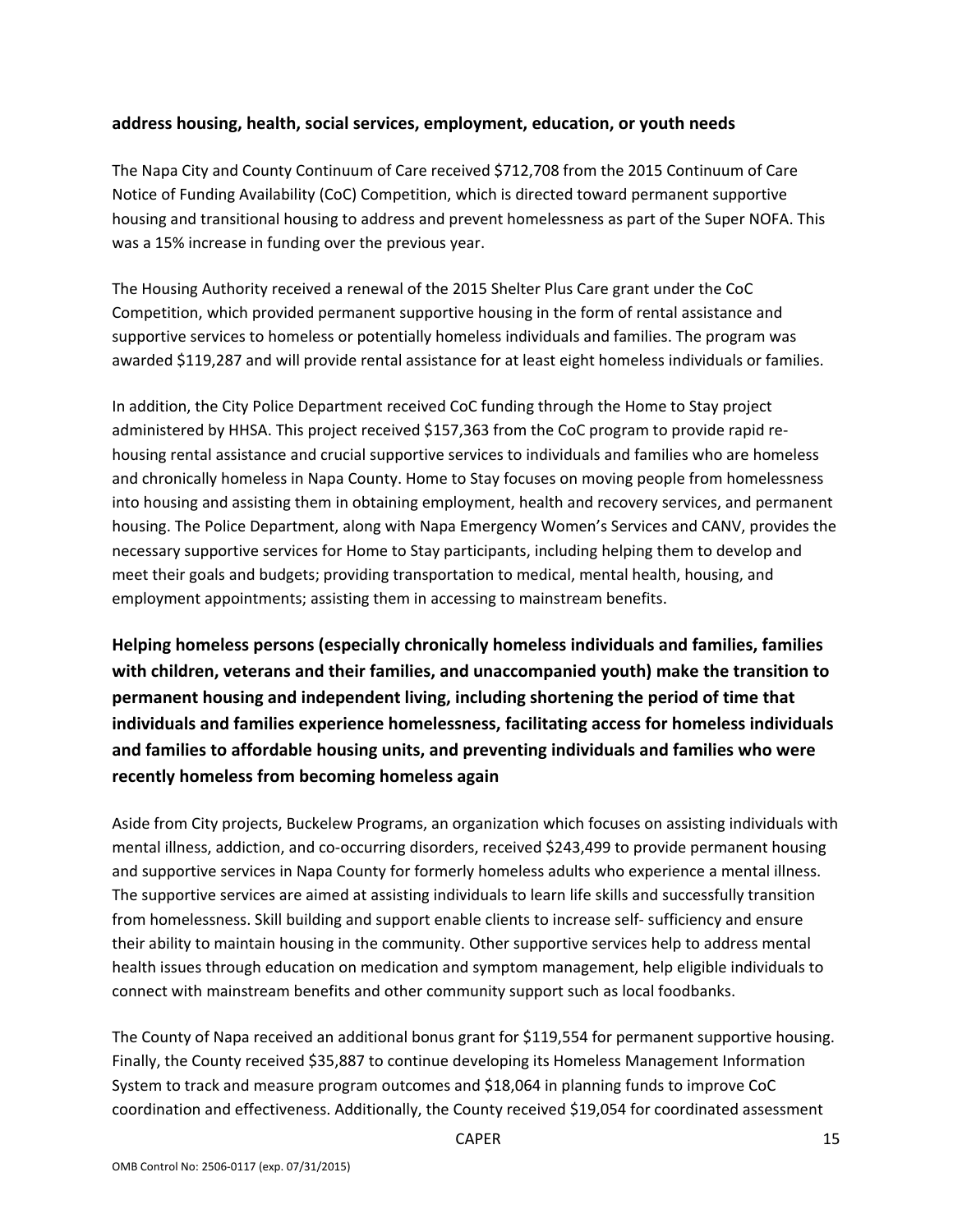that is intended to be used for a new Homeless System Coordinator position.

In addition to the programs described above, the City and County are in the process of redesigning the community's homeless system by bringing in national experts, Corporation for Supportive Housing (CSH) and National Alliance to End Homelessness (NAEH) to review the community's homeless system, make recommend changes to align the system with national best practices, and to move towards a housing‐ focused homeless system. City and County staff have already begun working together to implement several of these recommended changes to the homeless system. The County is in the process of issuing a Request for Proposals for a shelter operator and a flex pool operator which will formalize the expectations for the system change. The County is currently recruiting for a Homeless System Coordinator, which will be funded jointly by the City and County. Additionally, the County has secured a number of grants including grants, as described above, to expand mental health residential treatment capacity and implement mental health crisis stabilization and other grants which link housing to health care. The County has also applied for a Whole Person Health grant that is being offered through Medi‐ Cal and would provide supportive housing services to chronically homeless and disabled homeless.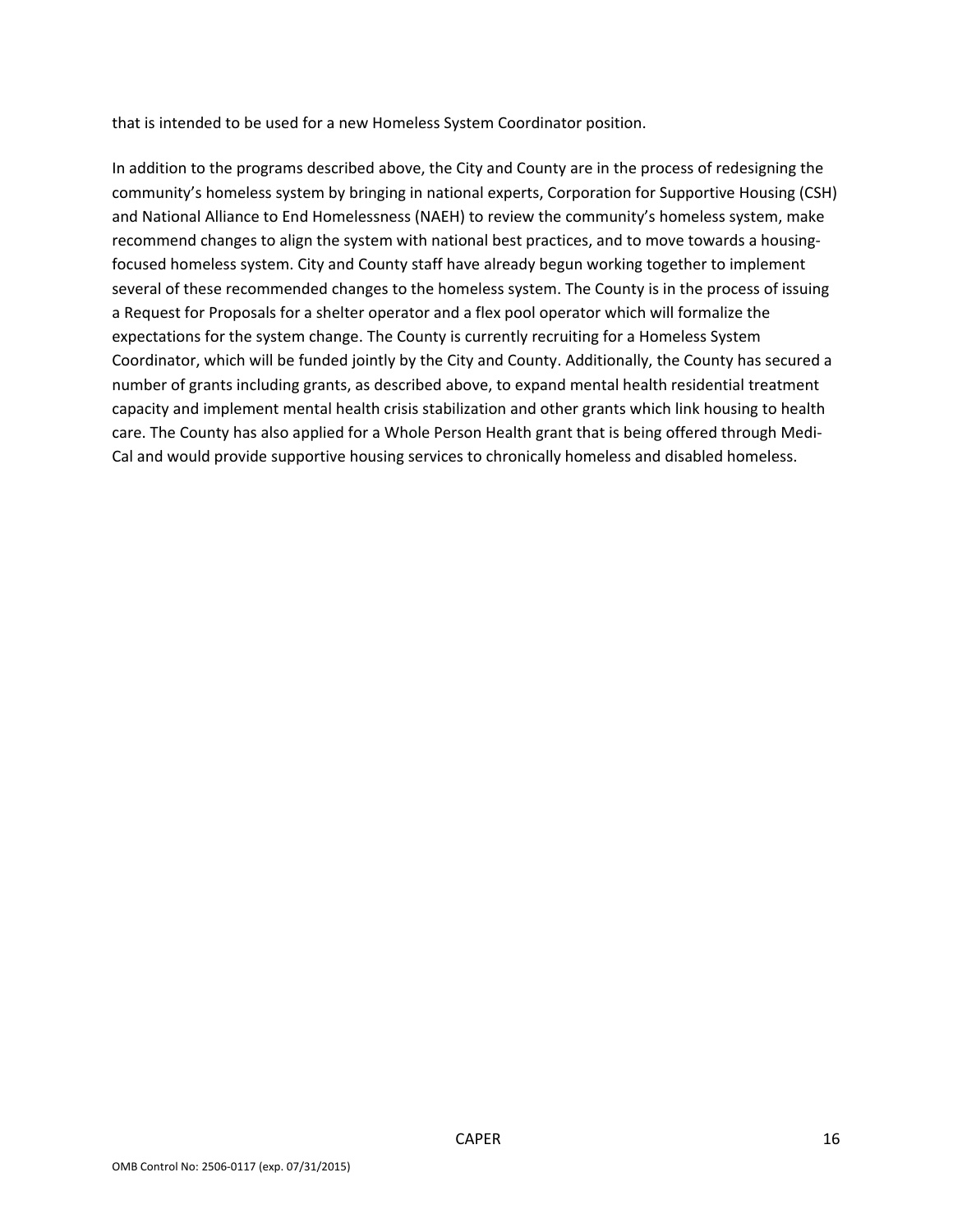# **CR‐30 ‐ Public Housing 91.220(h); 91.320(j)**

#### **Actions taken to address the needs of public housing**

This section does not apply. Neither the City nor the Housing Authority owns any public housing as identified by HUD.

However, the Housing Authority of the City of Napa has owned and operated the Laurel Manor Apartment complex for 34 years. Laurel Manor provides 49 units of housing for low‐income seniors. Property management is contracted to an independent property management company; the rest of Laurel Manor's operations are managed by the Housing Authority.

## **Actions taken to encourage public housing residents to become more involved in management and participate in homeownership**

This section does not apply. Neither the City nor the Housing Authority owns any public housing as identified by HUD.

#### **Actions taken to provide assistance to troubled PHAs**

This section does not apply. Neither the City nor the Housing Authority owns any public housing as identified by HUD.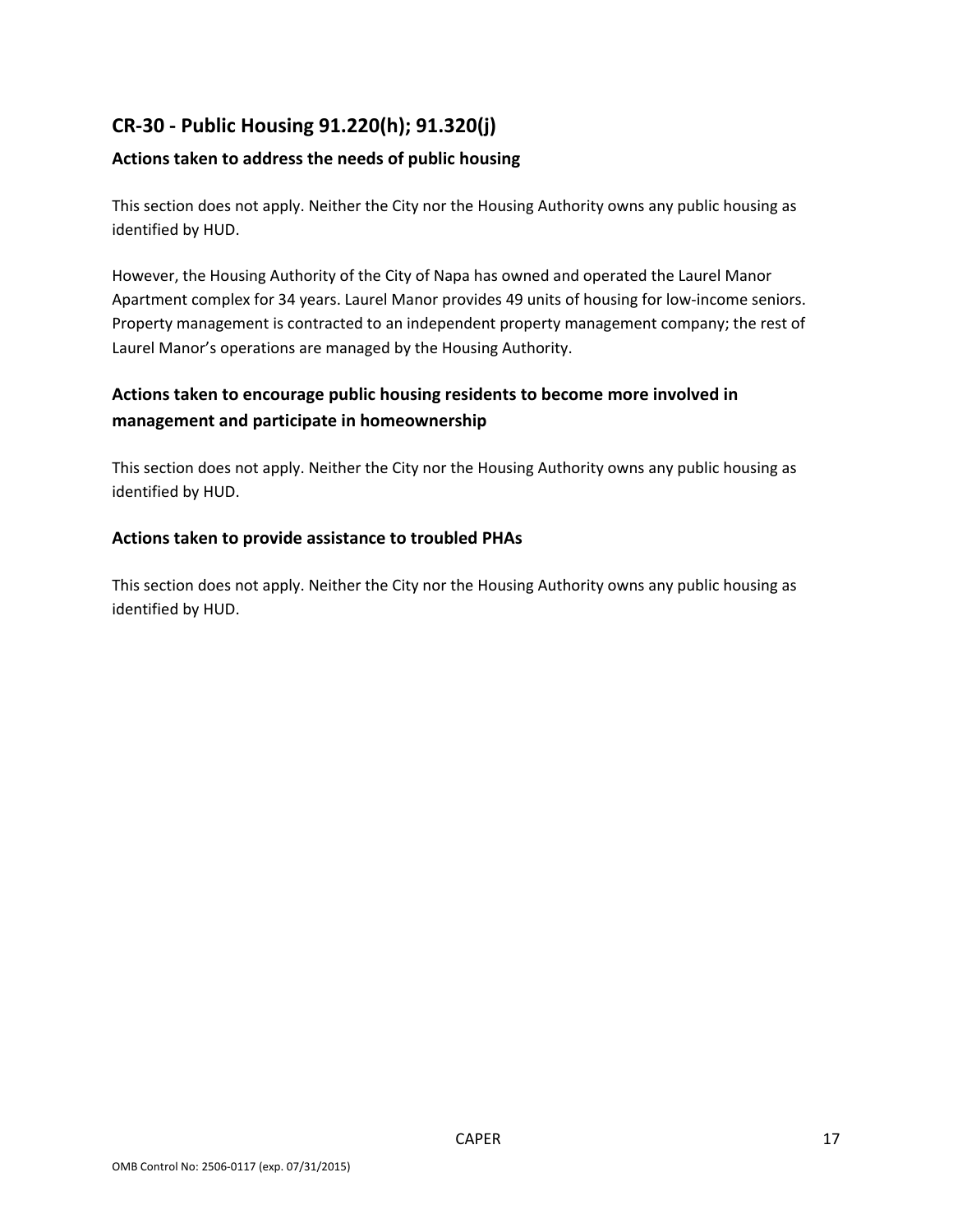# **CR‐35 ‐ Other Actions 91.220(j)‐(k); 91.320(i)‐(j)**

**Actions taken to remove or ameliorate the negative effects of public policies that serve as barriers to affordable housing such as land use controls, tax policies affecting land, zoning ordinances, building codes, fees and charges, growth limitations, and policies affecting the return on residential investment. 91.220 (j); 91.320 (i)**

The following policies were proposed to "remove and ameliorate" the negative effects of public policies, rules and regulations impacting the availability of affordable housing.

#### Housing Impact Fees (Inclusionary Housing)

As described in CR‐15, the City has a Housing Impact Fee Ordinance that requires both residential and commercial developers to either pay a fee on new development or provide an alternative equivalent, such as providing units on site. Fees collected go into the Impact Fee Fund to continue to fund development of affordable housing.

#### Land Banking Program

The City of Napa has identified land banking sites that have the potential to be used for the development of new affordable housing projects.

The City currently owns 5.10 acres of property on Shoreline Drive. This property will not be developable until future flood work is complete. Once this future flood work is complete, it is estimated that 75% of the site will be available for development of affordable housing.

In addition, the Housing Authority currently owns a 5.37 acre parcel located on Lincoln Avenue. This parcel adjoins another 5.08 acre parcel that is owned by Napa Valley Community Housing (NVCH), a local nonprofit housing developer. The Housing Authority has entered into a Development Agreement with NVCH that will enable them to join the two parcels and develop an affordable housing project. This can not occur until flood control improvements are completed. When the flood improvements are completed, allowing development of the site, it is planned that the housing project will consist of a mix of single family for sale housing and multi-family rental housing. The total project has a potential of adding 264 to 313 units to the affordable housing inventory.

#### Housing Element, Vacant Sites, Zoning and Planning

The City adopted an updated Housing Element update in March 2015. The Housing Element carries forward and updates many programs from the prior Housing Element and includes added actions. One of the most notable changes that occurred just prior to adoption of the 2009 Housing Element was an increase in densities on several Multi Family zoned sites to 20+ units per acre, and an increase in *minimum* densities in most mixed use areas throughout the City from 10 to 20 units/acre.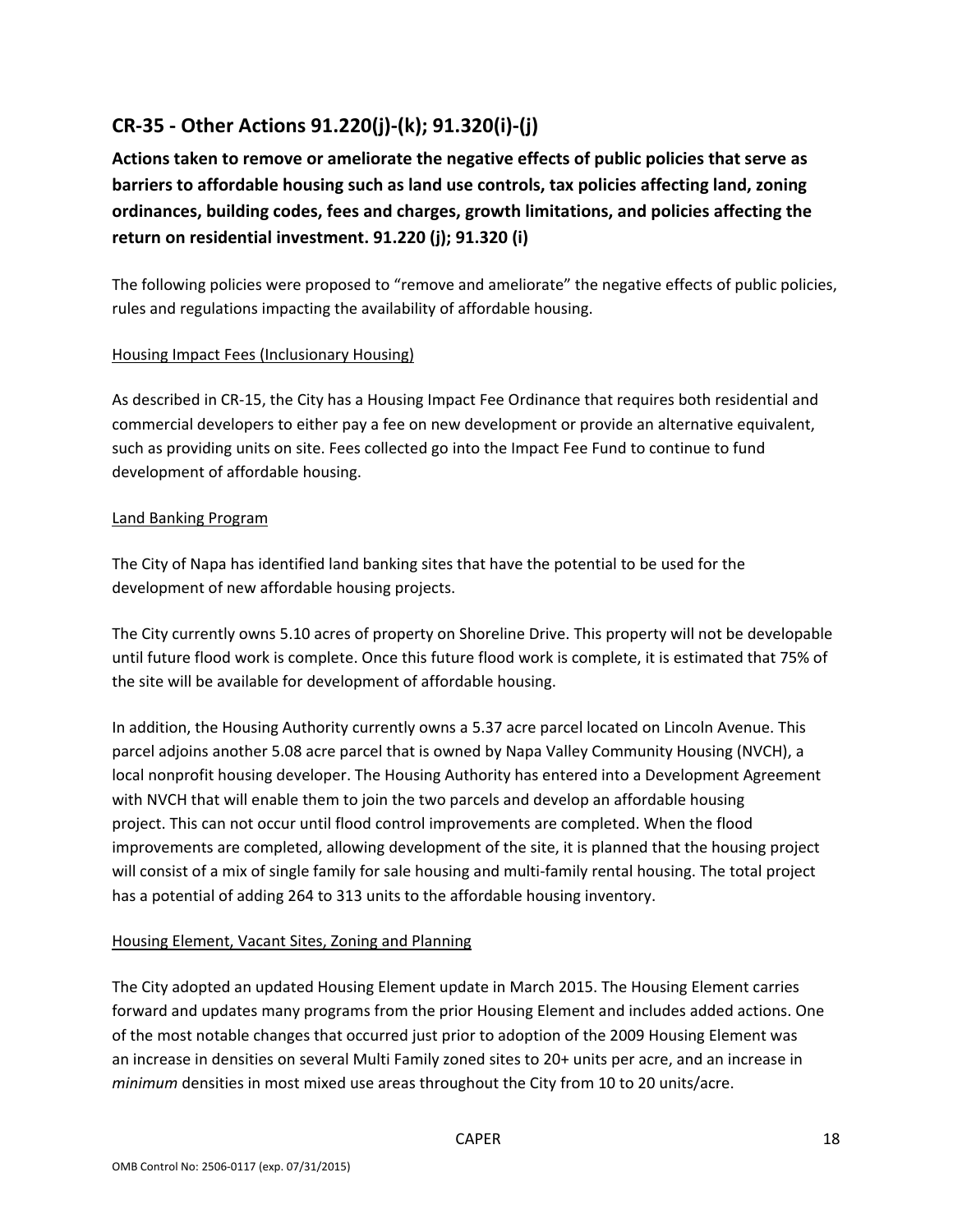The City adopted changes to its second unit ordinance to facilitate the development of second units by allowing ministerial approval if certain standards were met. The Housing Element update recommended further changes to encourage second unit development, in particular recommending the elimination of owner occupancy requirements and/or easing of parking requirements.

The City's Zoning Ordinance has zoned all multi‐family sites to a Multi Family District that does not require Use Permits; provides an Affordable Housing Overlay Zone on several sites throughout the city where higher densities and greater affordability is required; includes height bonus provisions for Downtown residential mixed use projects; has Single Room Occupancy (SRO) standards that make it easier than in the past to construct SRO projects; provides for accessory second units throughout the City consistent with State law; requires a Use Permit to convert rental housing to condominiums or non‐ residential uses; and provides flexibility in residential parking standards. The zoning ordinance was revised to provide more flexibility in finding locations for emergency shelters, transitional and supportive housing.

#### **Actions taken to address obstacles to meeting underserved needs. 91.220(k); 91.320(j)**

During the 2015‐16 program year, the City's Housing Division continued to administer the First Time Homebuyer Down Payment Assistance Program using grants from the State of California HOME program and CalHome Program. The Housing Division assisted twelve low‐ and moderate‐income households purchase their first homes with deferred loans totaling \$1,023,920.

The City continued its work with local nonprofits and other agencies to facilitate activities and projects benefiting special‐need populations, including the homeless, seniors and the disabled. Listed below is a description of some of the actions taken during this period:

- In the area of homelessness, the City continued to participate with the Housing Authority in the Continuum of Care and supported the community efforts to end chronic homelessness. In the 2015‐16 program year the City contributed both CDBG funds and City General Funds to CANV for the operation of its homeless shelter system.
- The City works with various County agencies and community organizations to coordinate the provision of housing assistance and supportive services to assist in reducing the number of households below the poverty line through self‐sufficiency programs, job training programs, and counseling programs.
- Of the two homes rehabilitated through the CDBG Rehabilitation Loan Program, both are extremely low-income, both are disabled and one is occupied by elderly residents.

#### **Actions taken to reduce lead‐based paint hazards. 91.220(k); 91.320(j)**

The Housing Rehabilitation Program Supervisor in charge of the rehabilitation loan and grant programs is a certified lead based paint inspector/risk assessor with the California Department of Public Health. Under the rehabilitation loan programs, all homes built before 1978 are tested. In addition,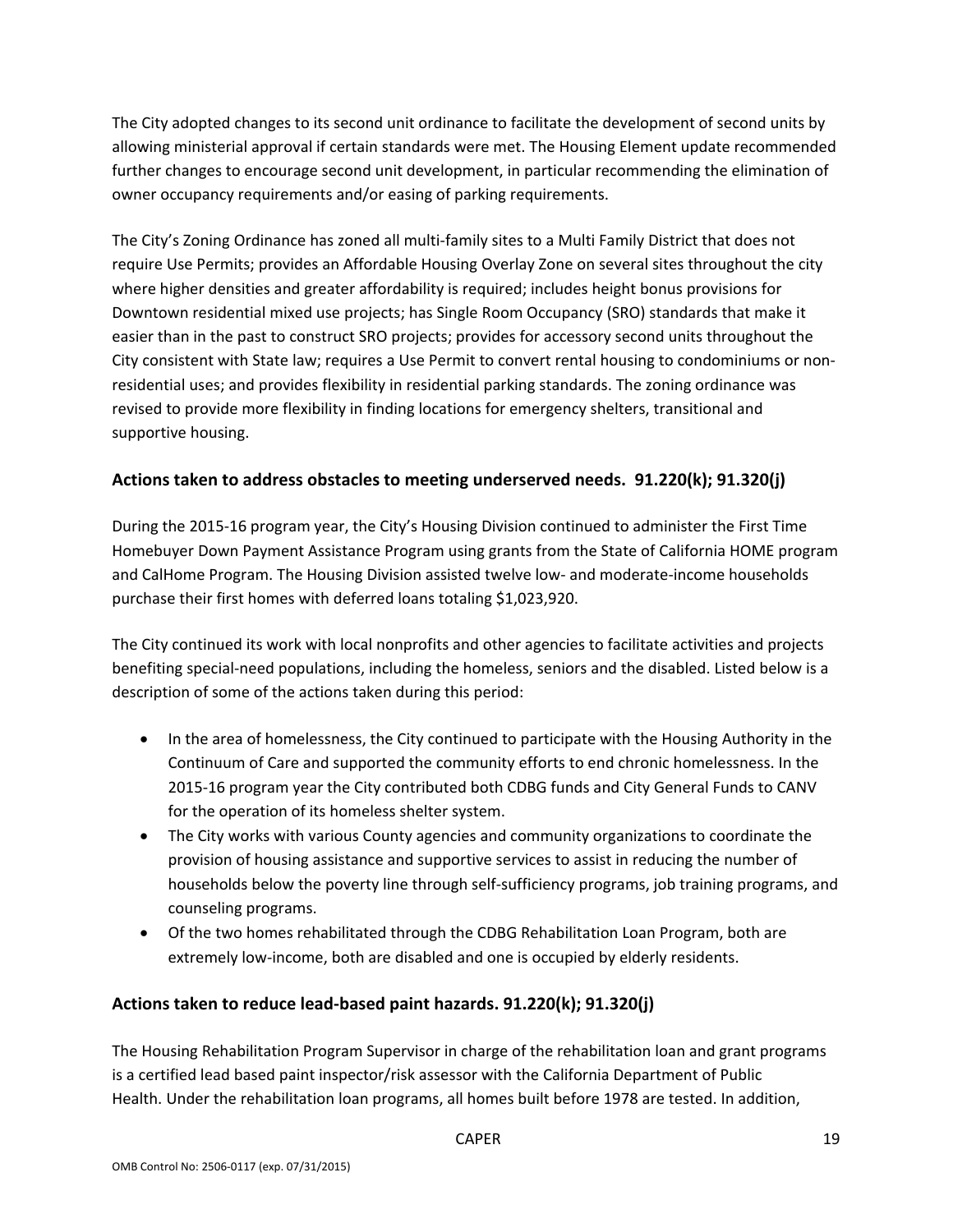contractors participating in the City housing programs must be trained and certified in the use of safe work practices involving lead‐based paint.

During the 2015‐16 program year, one pre‐1978 housing unit was rehabilitated. The subject property was tested for lead‐based paint and no lead hazards were found.

#### **Actions taken to reduce the number of poverty‐level families. 91.220(k); 91.320(j)**

The Housing Authority continues to support the Family Self‐Sufficiency (FSS) Program, having repeatedly received grants from HUD for two FSS coordinator positions.

During the 2015‐16 program year the FSS Program assisted 79 active participants, many of whom are attending school or are already employed. At June 30, 2016, \$140,581 was held in escrow for 36 families. A significant decrease in the number of families with positive escrow balances was seen in the program year because the prior year had an unprecedented amount of participants graduate from the program. During the reporting period, there were 12 graduating participants and \$76,259 in escrow funds were distributed. Ten participants are expected to graduate in the next fiscal year.

FSS participants are assessed individually and, with their program specialist, jointly create service plans to meet their self‐sufficiency goals. Program specialists and participants keep in regular contact to motivate progress toward those goals and to connect participants with existing community services and education that will help them meet their educational, financial, health and employment needs. Many of these partner service agencies are members of the Program Coordinating Committee, which helps coordinate and facilitate access for FSS participants to these services.

Workforce Napa, the local one‐stop, provides employment services for FSS participants. The one‐stop helps job and job advancement seekers identify career interests and skills, create resumes and improve job interview skills, get technical training for higher paying jobs, enter an apprenticeship program, internship or on the job training, improve English language skills, and develop a career plan. FSS partners with other existing service agencies to offer participants additional workshops on topics ranging from credit repair to home ownership to affordable nutrition.

## **Actions taken to develop institutional structure. 91.220(k); 91.320(j)**

In the 2015‐16 program year, the City participated with the Housing Authority and Napa County to eliminate gaps in institutional structures and to enhance coordination, especially in the areas of housing and migrant housing.

The City's Economic Development Division works in several areas to improve economic opportunity.

The City continues to participate with the Housing Authority in the Continuum of Care and supports the County's efforts to end chronic homelessness. The City provided \$371,325 in funds in addition to its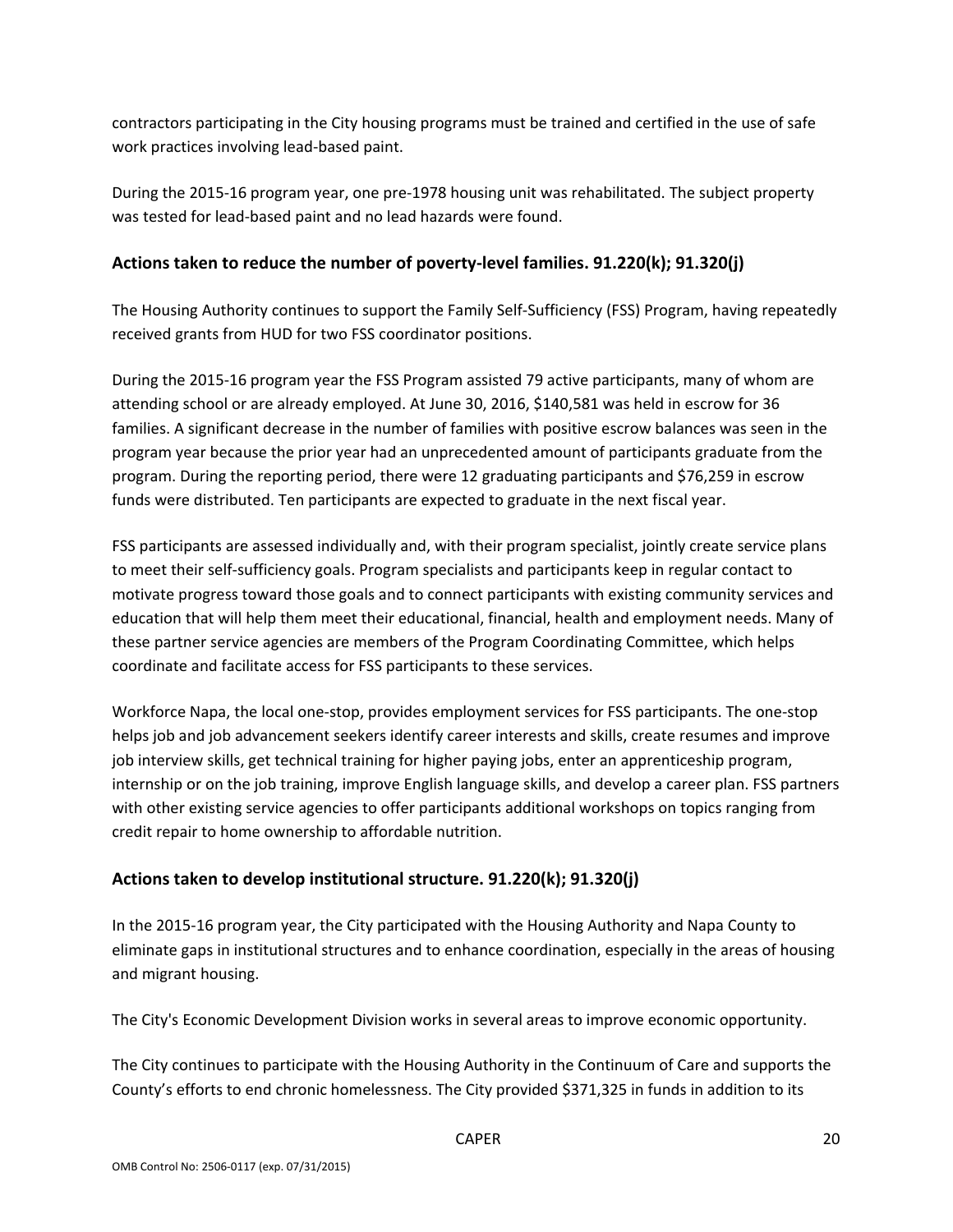CDBG funding commitment to the homeless shelter system.

As discussed in CR‐25, the City and County are in the process of redesigning the community's homeless system. The efforts will bring government and social services together to provide one coordinated system that aligns the system with national best practices and moves towards a housing-focused homeless system.

## **Actions taken to enhance coordination between public and private housing and social service agencies. 91.220(k); 91.320(j)**

The City has worked with nonprofits, other governmental agencies, businesses and the general public in addressing the challenges of stabilizing the homeowner base within the community, improving the existing housing stock and improving the overall quality of life in neighborhoods in the City of Napa.

#### New Construction

In 2010 the City of Napa and County of Napa jointly issued a Notice of Funding Availability (NOFA) for funding for construction of affordable housing developments. The final project awarded funding under this NOFA was completed and occupied in March 2016. This affordable housing development provides 40 rental units for low-income households, as shown in Table 2.

#### Housing Rehabilitation

The Housing Rehabilitation and Lead‐Based Paint Remediation program helps households create healthy living environments for families that are low- and moderate-income households. Thirty two single-family residences were rehabilitated in the 2015‐16 program year.

#### Low Mod Job Activities

The City of Napa did not use any CDBG funds for low-mod job activities or any other economic development activities. The City's Economic Development Division provides outreach to the business community and acts as a liaison to business owners, retail and tourism marketing, private developers and planning.

#### Homeless Shelters

The City is assisting the homeless through the provision of both CDBG and General Fund resources by providing funding to CANV for the homeless shelter system. A total of 408 persons benefited from these services. The City is also addressing the issue of a homeless shelter for battered persons through support of a bilingual counselor in the domestic violence shelter. Seventy eight persons received services through this program.

As previously discussed, the City and County are in the process of redesigning the community's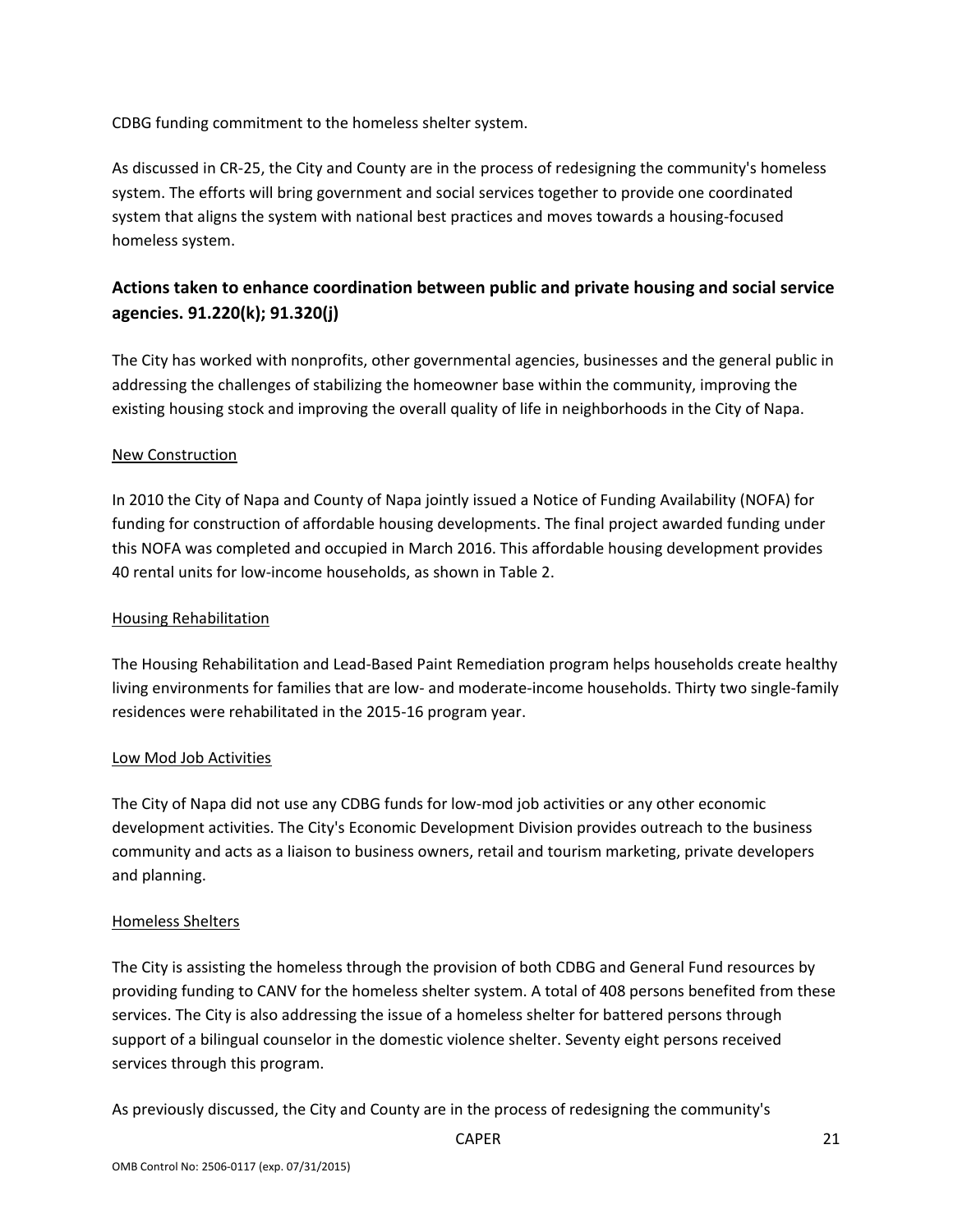homeless system which will enhance coordination between public and private providers.

#### Project Nightingale

The Gasser Foundation, a local philanthropic organization, has acquired and is in the process of renovating a facility for medical respite care. The facility will provide 13 beds for those that have recently been discharged from a hospital and are at potential risk of homelessness with temporary on‐ site residential medical care. The project is a coordinated effort between the Gasser Foundation and the Catholic Charities of the Diocese of Santa Rosa. The organizations will work with local hospitals to receive patients who have been released from the hospital but are too frail to recover on the street.

#### Performance Measurements and Outcomes

The City requires each sub recipient to identify quantifiable performance outcome measures for its projects. This will help determine the success of projects in creating change within the community over time. Detailed data is provided in individual project discussions regarding specific performance outcome measures as required by HUD.

#### Barriers to Fulfilling Strategies

The state of the economy has had a negative impact on the City's ability to fulfill strategies, especially in the housing area. The prolonged economic downturn and the elimination of Redevelopment have resulted in budget cuts at the local and state levels, negatively impacting City financing and funding sources for community non‐profits.

## **Identify actions taken to overcome the effects of any impediments identified in the jurisdictions analysis of impediments to fair housing choice. 91.520(a)**

As discussed in CR‐20, the City of Napa adopted its Analysis of Impediments to Fair Housing Report (AI) in 2015. The AI identifies housing affordability, special needs housing, land use, zoning, lack of knowledge of fair housing rights, and cultural and language barriers as impediments to fair housing choice.

As discussed in CR‐15 the City utilizes the Affordable Housing Impact Fee Fund to assist in providing affordable housing for the community. Additionally, HOME and CalHome grants are utilized to provide first time homebuyer assistance to low- and moderate-income families.

In addition to assisting in procuring affordable housing, the City has made progress to alleviate policy restrictions and encourage the development of affordable housing. This is discussed in further detail in CR‐35.

The City and Housing Authority historically provides funding to Fair Housing Napa Valley to assist with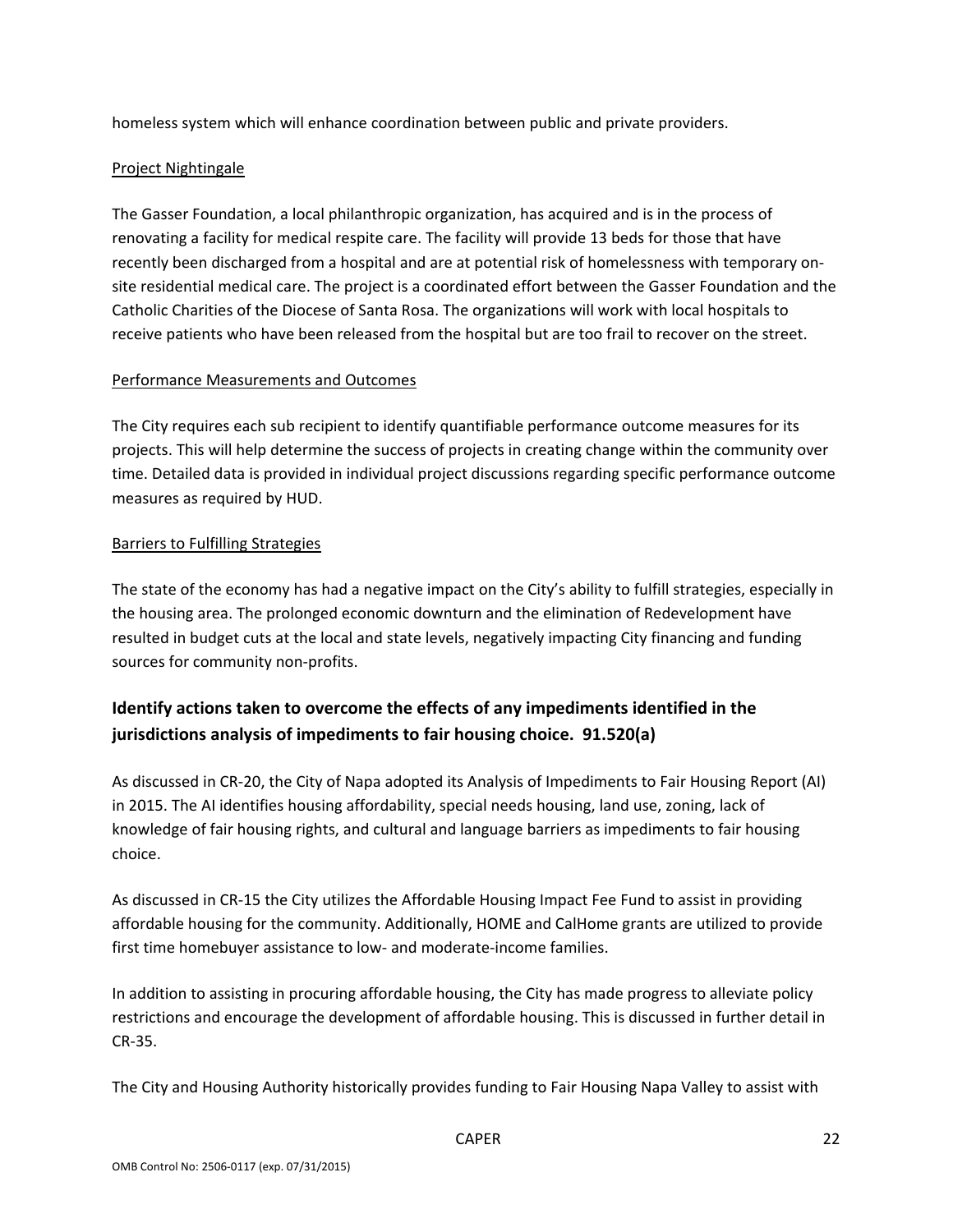fair housing issues including landlord‐tenant mediation services and education and outreach of fair housing laws. In the 2015‐16 program year, the City provided additional funding to Fair Housing Napa Valley for technical assistance.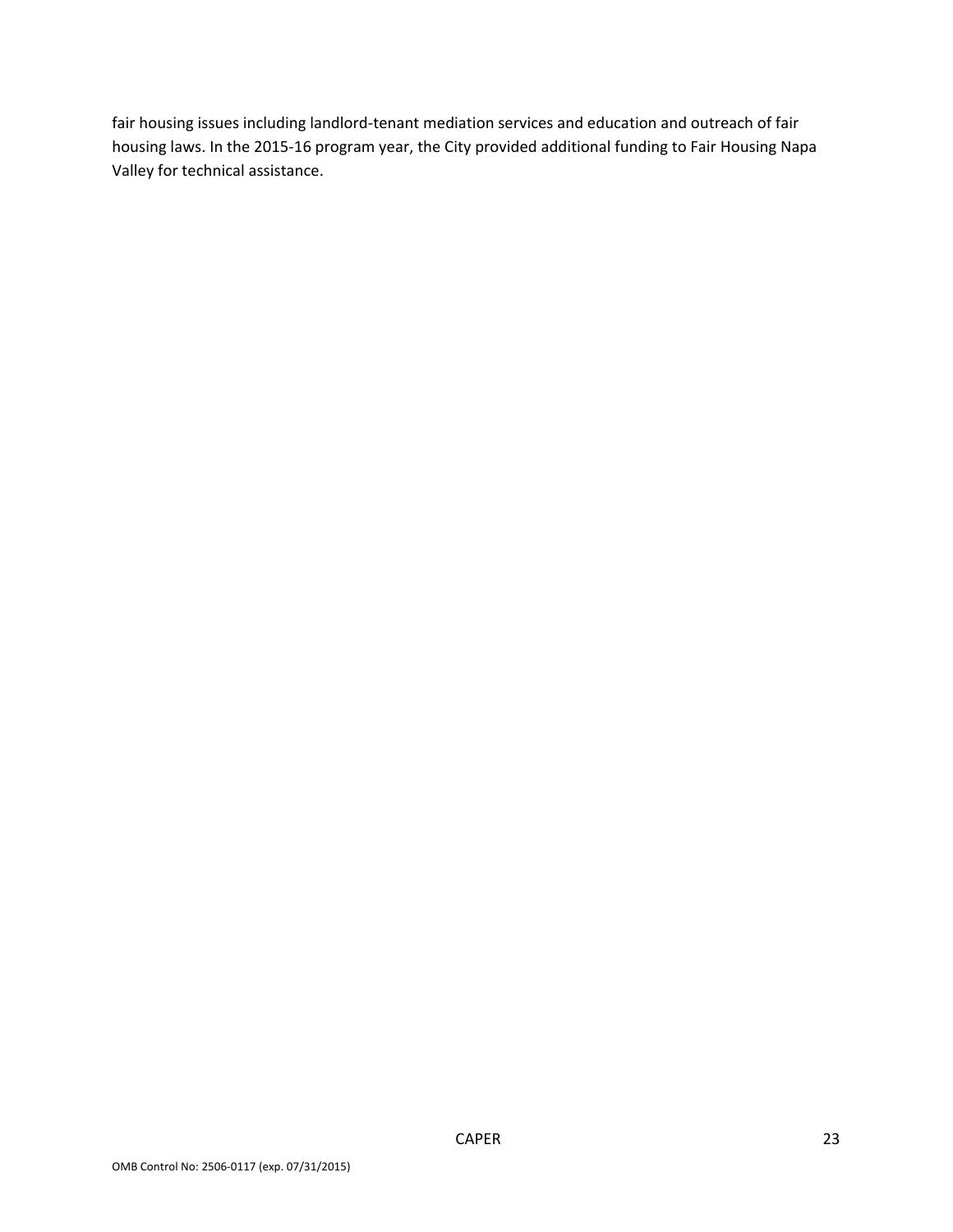## **CR‐40 ‐ Monitoring 91.220 and 91.230**

**Describe the standards and procedures used to monitor activities carried out in furtherance of the plan and used to ensure long‐term compliance with requirements of the programs involved, including minority business outreach and the comprehensive planning requirements**

The City of Napa ensures compliance with programming and planning requirements in a number of ways, including performance monitoring, financial monitoring, Davis‐Bacon compliance and Environmental Review Compliance.

The City of Napa has standard procedures in place to monitor sub recipients. All sub recipients are required to maintain documentation on clients benefitting from activities funded through the CDBG program. Sub recipients remit Quarterly Performance reports to the City in which they certify that low‐ and moderate‐income persons are being served. The Quarterly Performance Reports provide the number of persons served by income level and race and ethnicity. The City also requires that the sub recipients in public service set quantifiable goals for their unique service. These goals are also reported on the Quarterly Performance Report and staff works with sub recipients when the goals are not achieved. The reporting of the levels of achievement also assists the CDBG Citizen's Advisory Committee in making future funding decisions.

In addition to self‐reporting of programs funded by CDBG, City staff performs annual on‐site monitoring of sub recipients. Staff verifies that applicable laws and regulations are being followed as well as monitoring for performance, internal controls, and compliance with eligibility, environmental and wage requirements. Problems or weaknesses are noted and City staff works with sub recipients to resolve the issues in a timely manner.

#### **Citizen Participation Plan 91.105(d); 91.115(d)**

## **Describe the efforts to provide citizens with reasonable notice and an opportunity to comment on performance reports.**

There was a public comment period from August 26, 2016 through September 16, 2016 which allowed individuals to review and comment on the draft CAPER. A copy of the CAPER was placed on the City's website and copies were available at the Napa City County Library and the Housing Division office of the City of Napa. The CDBG Advisory Committee reviewed the CAPER on August 29, 2016 in a noticed public meeting. The City Council held a noticed public hearing on September 20, 2016 to allow for public comments and approve the CAPER report for submission to HUD.

An ad was published in the *Napa Valley Register* announcing the availability of the CAPER for public review and comment on August 26, 2016. Copies of the ads were sent to the Napa City County Library for posting. Announcements were also placed on the City of Napa's website.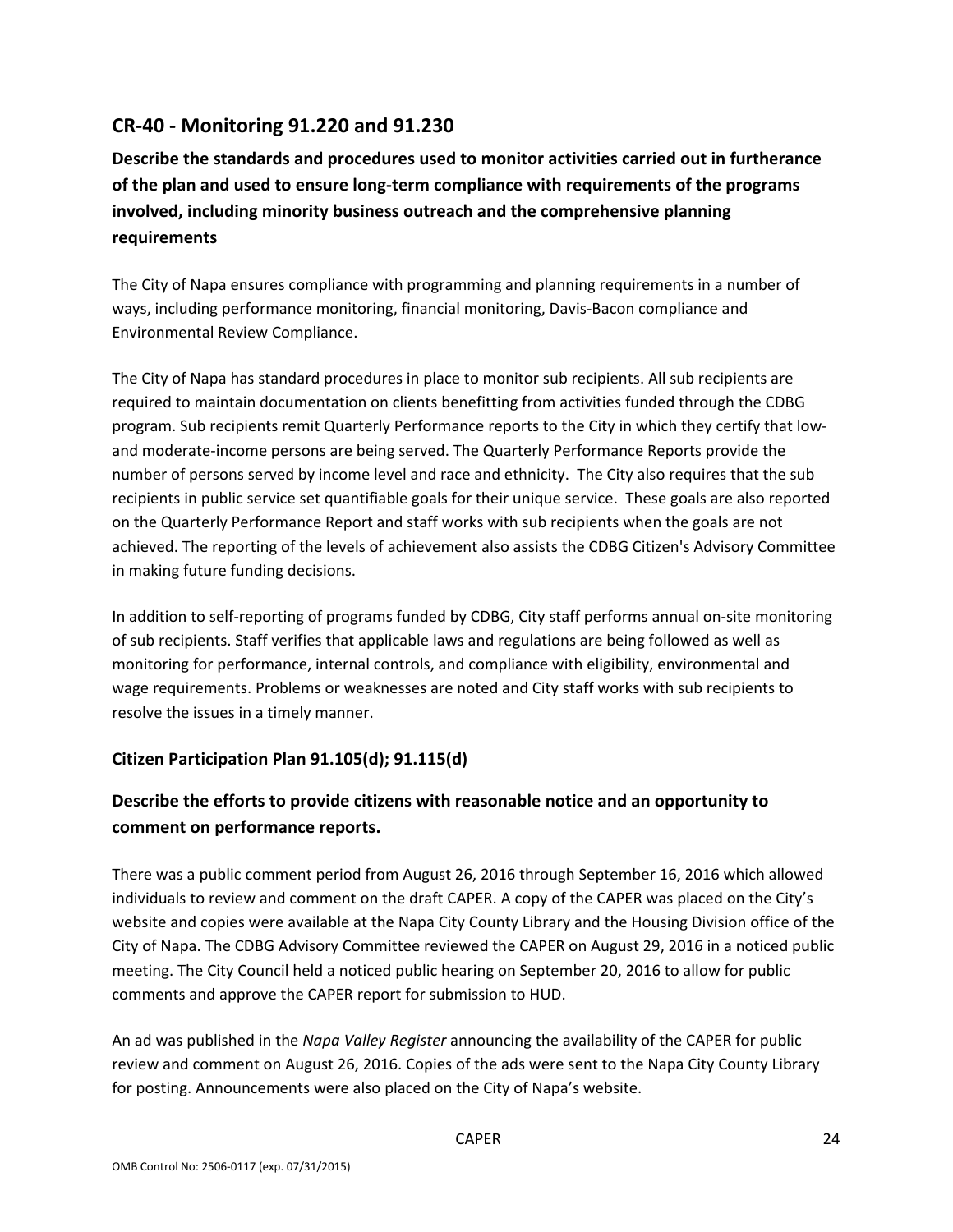In addition, notices in Spanish were placed at the local Spanish Markets (La Tapatia and La Morenita), and at Puertas Abiertas Community Resource Center.

At the public hearing on September 20, 2016, City Council received no public comments.